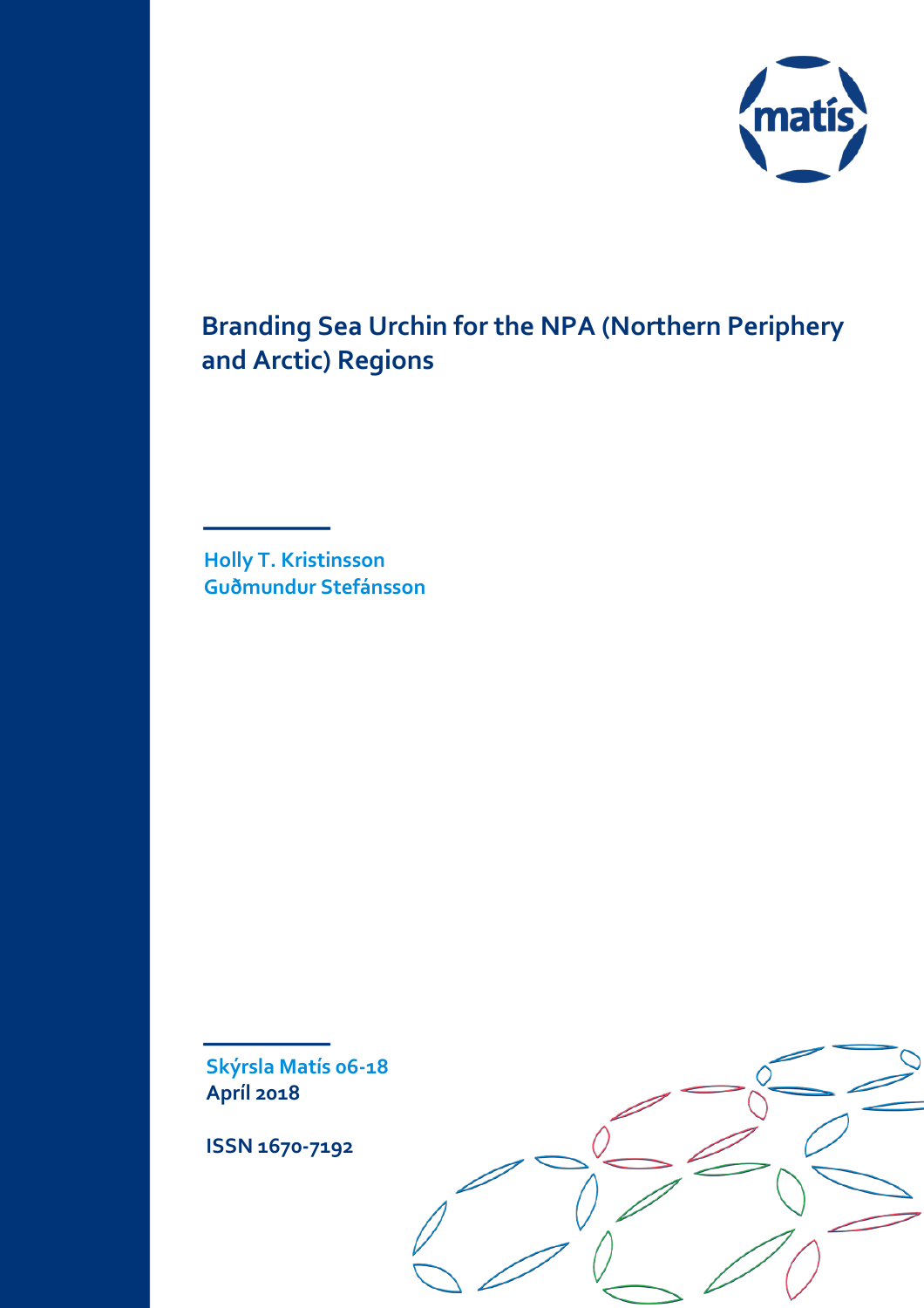# Skýrsluágrip Matís ohf<br>Icelandic Food and Biotech R&D

# **Report summary**



| Titill / Title           | <b>Branding Sea Urchin for the NPA (Northern Periphery</b>                                                                                                                                                                                                                                                                                                                                                                                                                                                                                                                                                                                                                                                                                                                                                                                                                                                                                                                                                                                                                                                                                                                                                                                                                                                                                                                                                                     |                     |            |
|--------------------------|--------------------------------------------------------------------------------------------------------------------------------------------------------------------------------------------------------------------------------------------------------------------------------------------------------------------------------------------------------------------------------------------------------------------------------------------------------------------------------------------------------------------------------------------------------------------------------------------------------------------------------------------------------------------------------------------------------------------------------------------------------------------------------------------------------------------------------------------------------------------------------------------------------------------------------------------------------------------------------------------------------------------------------------------------------------------------------------------------------------------------------------------------------------------------------------------------------------------------------------------------------------------------------------------------------------------------------------------------------------------------------------------------------------------------------|---------------------|------------|
|                          | and Arctic) Regions                                                                                                                                                                                                                                                                                                                                                                                                                                                                                                                                                                                                                                                                                                                                                                                                                                                                                                                                                                                                                                                                                                                                                                                                                                                                                                                                                                                                            |                     |            |
| Höfundar / Authors       | Holly T. Kristinsson, Guðmundur Stefánsson                                                                                                                                                                                                                                                                                                                                                                                                                                                                                                                                                                                                                                                                                                                                                                                                                                                                                                                                                                                                                                                                                                                                                                                                                                                                                                                                                                                     |                     |            |
| Skýrsla / Report no.     | 06-18                                                                                                                                                                                                                                                                                                                                                                                                                                                                                                                                                                                                                                                                                                                                                                                                                                                                                                                                                                                                                                                                                                                                                                                                                                                                                                                                                                                                                          | Útgáfudagur / Date: | April 2018 |
| Verknr. / Project no.    | 2001-2358                                                                                                                                                                                                                                                                                                                                                                                                                                                                                                                                                                                                                                                                                                                                                                                                                                                                                                                                                                                                                                                                                                                                                                                                                                                                                                                                                                                                                      |                     |            |
| Styrktaraðilar /Funding: | Northern Periphery and Arctic Programme                                                                                                                                                                                                                                                                                                                                                                                                                                                                                                                                                                                                                                                                                                                                                                                                                                                                                                                                                                                                                                                                                                                                                                                                                                                                                                                                                                                        |                     |            |
| Ágrip á íslensku:        | Skýrsla þessi er hluti af URCHIN verkefninu sem var styrkt af NPA<br>sjóðnum. Í skýrslunni er hugmyndafræði vörmerkja (brands) lýst og<br>kynntar hugmyndir til að vera með eitt sameiginlegt vörumerki fyrir<br>ígulker frá NPA (Northern Periphery and Arctic) löndunum. Í skýrslunni<br>eru tekin dæmi af góðri reynslu annarra af notkun vörumerkja á dýrar<br>sjávarafurðir m.a. á ígulkerum.<br>Notkun vörumrekis getur verið góð leið til að markaðsetja ígulker bæði á<br>nærmörkuðum (t.d. innanlands) og á alþjóðlegum mörkuðum. Fyrirtæki<br>sem kemur sér upp vörumerki sem öðlast hylli hjá kaupendum og<br>neytendum getur skapað sér sérstöðu og eftirspurn eftir merktum<br>afurðum. Til að vörumerki ná hylli þarf rannsóknir á væntanlegum<br>viðskiptavinum til að skilja þeirra þarfir og hvers vegna þeir vilja ígulker<br>og hvers þeir vænta af afurðunum og söluaðilanum t.d. hvað varðar<br>þjónustu. Án vörumerkis, er erfitt að aðskilja vöruna og fyrirtækið frá<br>samkeppnisaðilum og þeirra vörum. Í dag hafa kaupendur og dreifendur<br>ígulkera ekki neina leið til að tengja aukin gæði við ígulker frá NPA<br>svæðunum þar sem vörumerki vantar. Framleiðendur innan NPA<br>svæðanna ættu að íhuga vörumerkjastefnu við markaðsetningu ígulkera;<br>merki sem annað hvort væri byggt á ímynd fyrirtækisins eða vörunnar.<br>Til þess að ná árangri í uppbyggingu vörumerkis þarf að huga að |                     |            |
| Lykilorð á íslensku:     | Ígulker, vörumerki, markaður, NPA svæði                                                                                                                                                                                                                                                                                                                                                                                                                                                                                                                                                                                                                                                                                                                                                                                                                                                                                                                                                                                                                                                                                                                                                                                                                                                                                                                                                                                        |                     |            |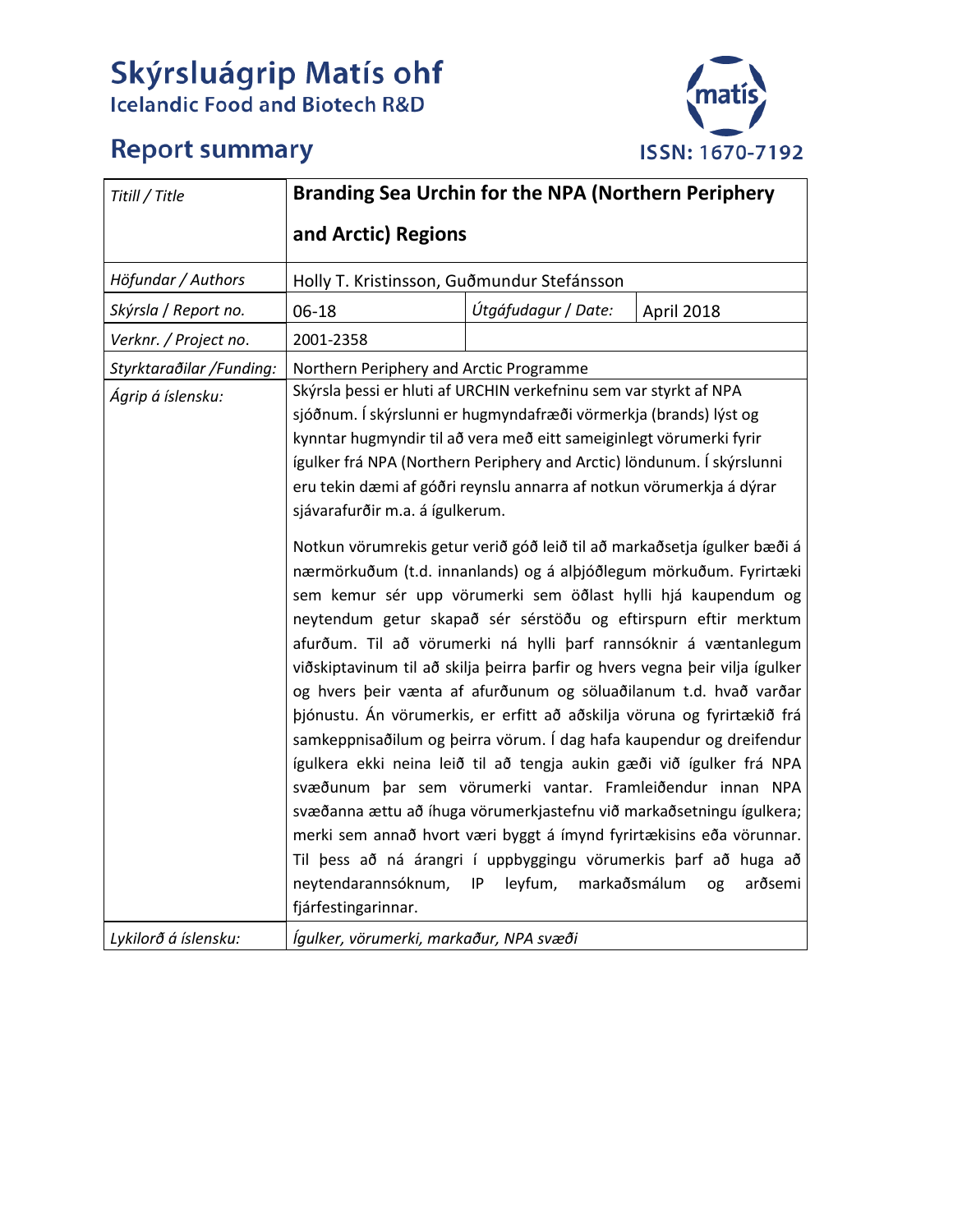# Skýrsluágrip Matís ohf<br>Icelandic Food and Biotech R&D

## **Report summary**



|                     | To supplement the NPA Report, Markets for Sea Urchins: A Review of                                                                                   |
|---------------------|------------------------------------------------------------------------------------------------------------------------------------------------------|
| Summary in English: | Global Supply and Markets, this branding report sets out to explain the                                                                              |
|                     | concept and elements of branding. Examples of successful branding of                                                                                 |
|                     | sea urchin and other high value seafood products are highlighted.                                                                                    |
|                     | Considerations and steps to building a brand are also discussed and can                                                                              |
|                     | serve as a basis for brand strategy. Branding can be a way of promoting                                                                              |
|                     | NPA sea urchin both locally and in international markets. It could be a                                                                              |
|                     | solution to reducing the generic, anonymous sale and distribution of                                                                                 |
|                     | NPA sea urchins to Europe and other global markets. Establishing and                                                                                 |
|                     | maintaining a brand can create demand and differentiate a company                                                                                    |
|                     | and/ or its products from competitors. Currently, branding of sea urchin                                                                             |
|                     | is untapped and thus, there is significant branding potential.                                                                                       |
|                     | A brand is the over-all customer experience. It is how consumers feel or                                                                             |
|                     | perceive your company and what you should offer in terms of services or                                                                              |
|                     | products. Understanding who the consumers are and who would buy                                                                                      |
|                     | sea urchin and why, will be key in building and launching a sea urchin                                                                               |
|                     | brand. To establish a brand acknowledged and known by customers,                                                                                     |
|                     | there must be sufficient research and a clear understanding of the target                                                                            |
|                     | audience.                                                                                                                                            |
|                     | Without a brand, it is difficult to differentiate a product or company                                                                               |
|                     | from a competitor. Today, distributors, food service companies,                                                                                      |
|                     | restaurants, and other customers do not have a significant way to attach                                                                             |
|                     | added value to NPA sea urchin. A unified vision and branding platform                                                                                |
|                     | are needed to add value to the sea urchin.                                                                                                           |
|                     |                                                                                                                                                      |
|                     | A key starting point for the NPA partners will be to consider a corporate                                                                            |
|                     | and/ or product branding strategy. Consumer research, a brand strategy,                                                                              |
|                     | IP investigation, social and media marketing, and assessing return of                                                                                |
|                     | investment (ROI) are fundamental to building a successful brand. With                                                                                |
|                     | these building blocks and aspects in mind, the NPA can decide whether<br>branding is a right fit and a sensible approach to creating increased value |
|                     | for the NPA regions, sea urchin fisheries, and small to medium                                                                                       |
|                     | enterprises (SMEs).                                                                                                                                  |
|                     |                                                                                                                                                      |
| English keywords:   | Sea urchin, brands, marketing, NPA areas                                                                                                             |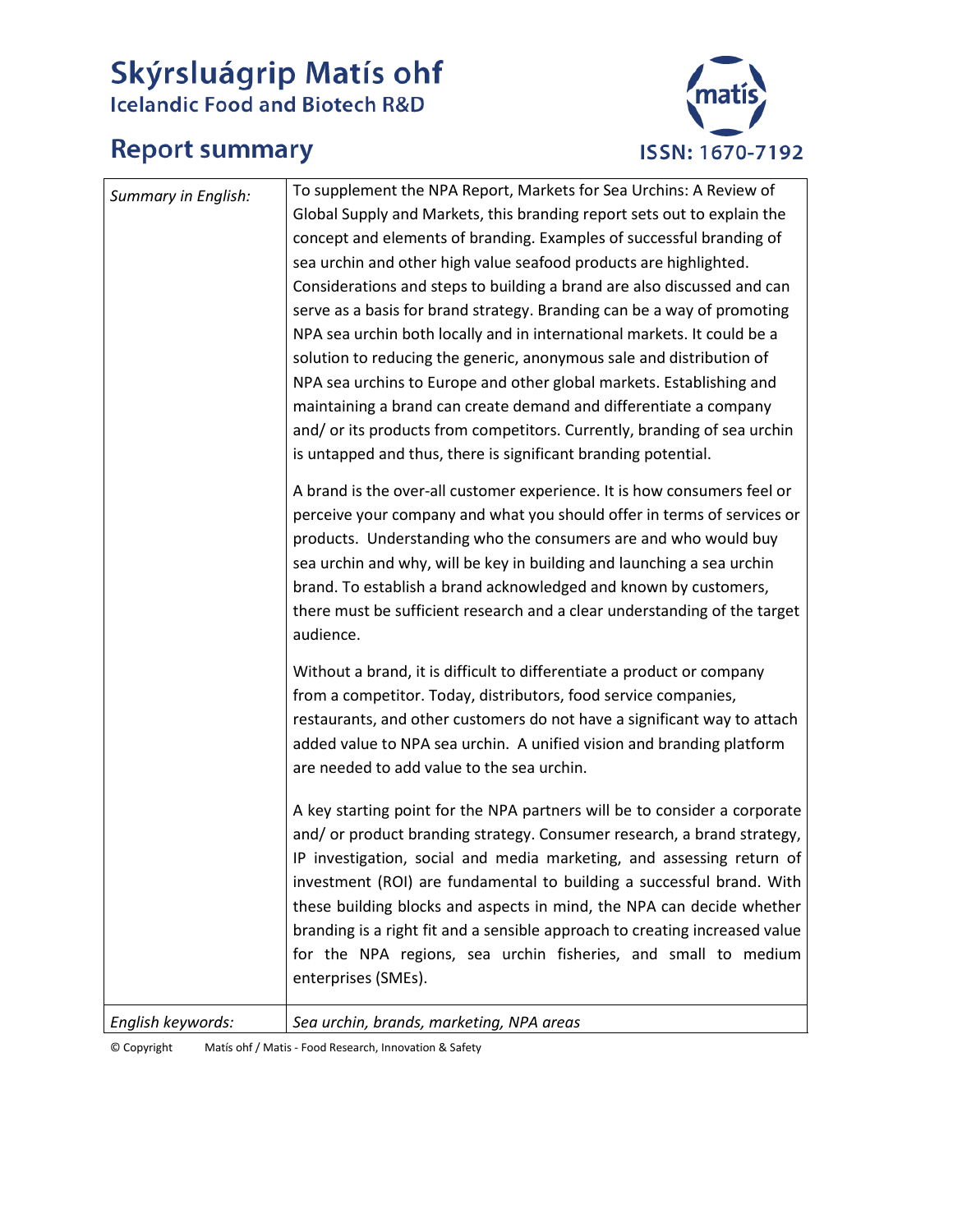## Table of Content

| 1. |  |
|----|--|
|    |  |
|    |  |
|    |  |
| 2. |  |
|    |  |
|    |  |
|    |  |
|    |  |
|    |  |
|    |  |
|    |  |
| 3. |  |
|    |  |
|    |  |
| 4. |  |
| 5. |  |
| 6. |  |
| 7. |  |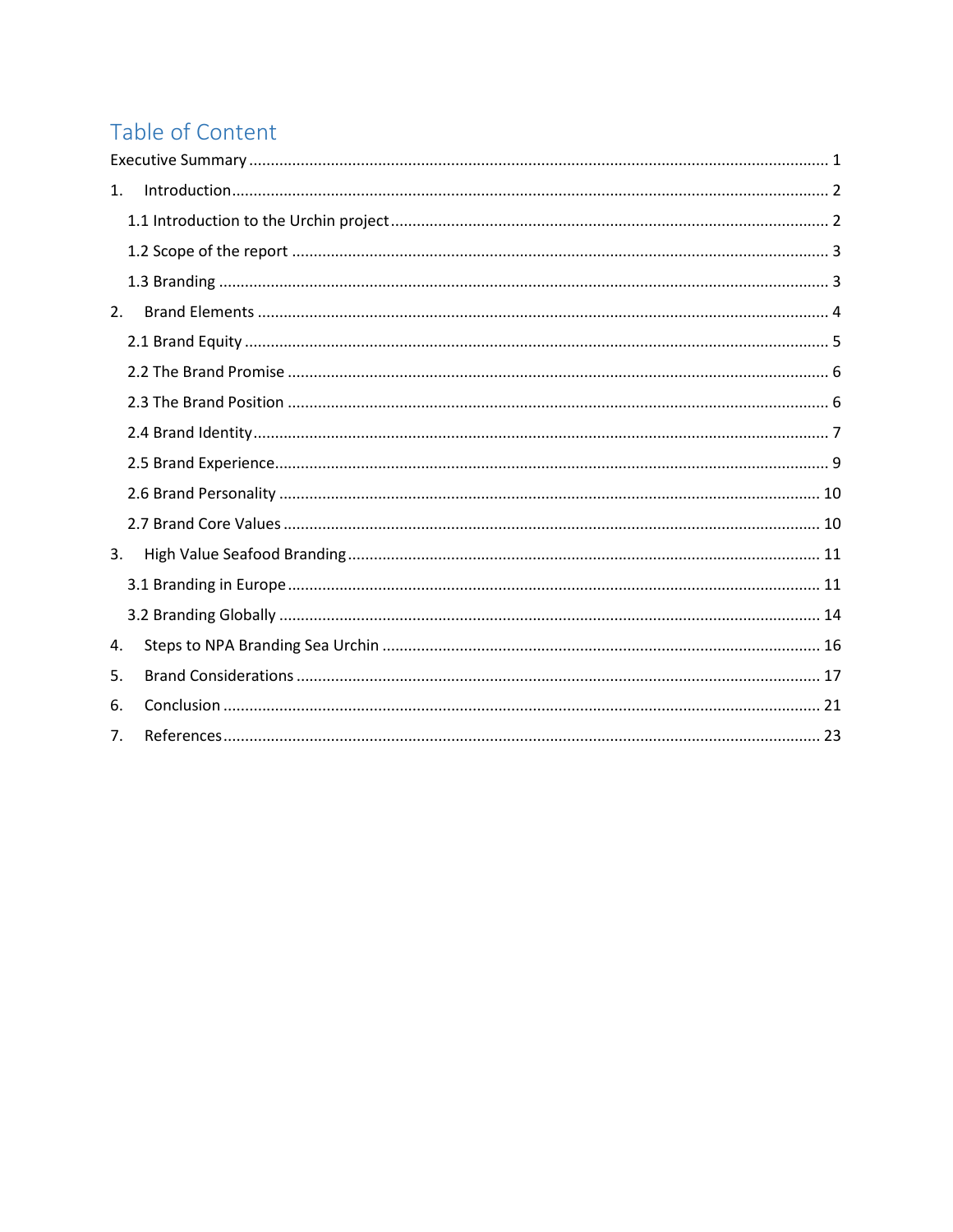## <span id="page-4-0"></span>Executive Summary

To supplement the NPA Report, Markets for Sea Urchins: A Review of Global Supply and Markets, this branding report sets out to explain the concept and elements of branding. Examples of successful branding of sea urchin and other high value seafood products are highlighted. Considerations and steps to building a brand are also discussed and can serve as a basis for brand strategy.

Branding can be a way of promoting NPA sea urchin both locally and in international markets. It could be a solution to reducing the generic, anonymous sale and distribution of NPA sea urchins to Europe and other global markets. Establishing and maintaining a brand can create demand and differentiate a company and/ or its products from competitors. Currently, branding of sea urchin is untapped and thus, there is significant branding potential.

A brand is the over-all customer experience. It is how consumers feel or perceive your company and what you should offer in terms of services or products. Understanding who the consumers are and who would buy sea urchin and why, will be key in building and launching a sea urchin brand. To establish a brand acknowledged and known by customers, there must be sufficient research and a clear understanding of the target audience.

Without a brand, it is difficult to differentiate a product or company from a competitor. Today, distributors, food service companies, restaurants, and other customers do not have a significant way to attach added value to NPA sea urchin. A unified vision and branding platform are needed to add value to the sea urchin.

A key starting point for the NPA partners will be to consider a corporate and/or product branding strategy. Consumer research, a brand strategy, IP investigation, social and media marketing, and assessing return of investment (ROI) are fundamental to building a successful brand. With these building blocks and aspects in mind, the NPA can decide whether branding is a right fit and a sensible approach to creating increased value for the NPA regions, sea urchin fisheries, and small to medium enterprises (SMEs).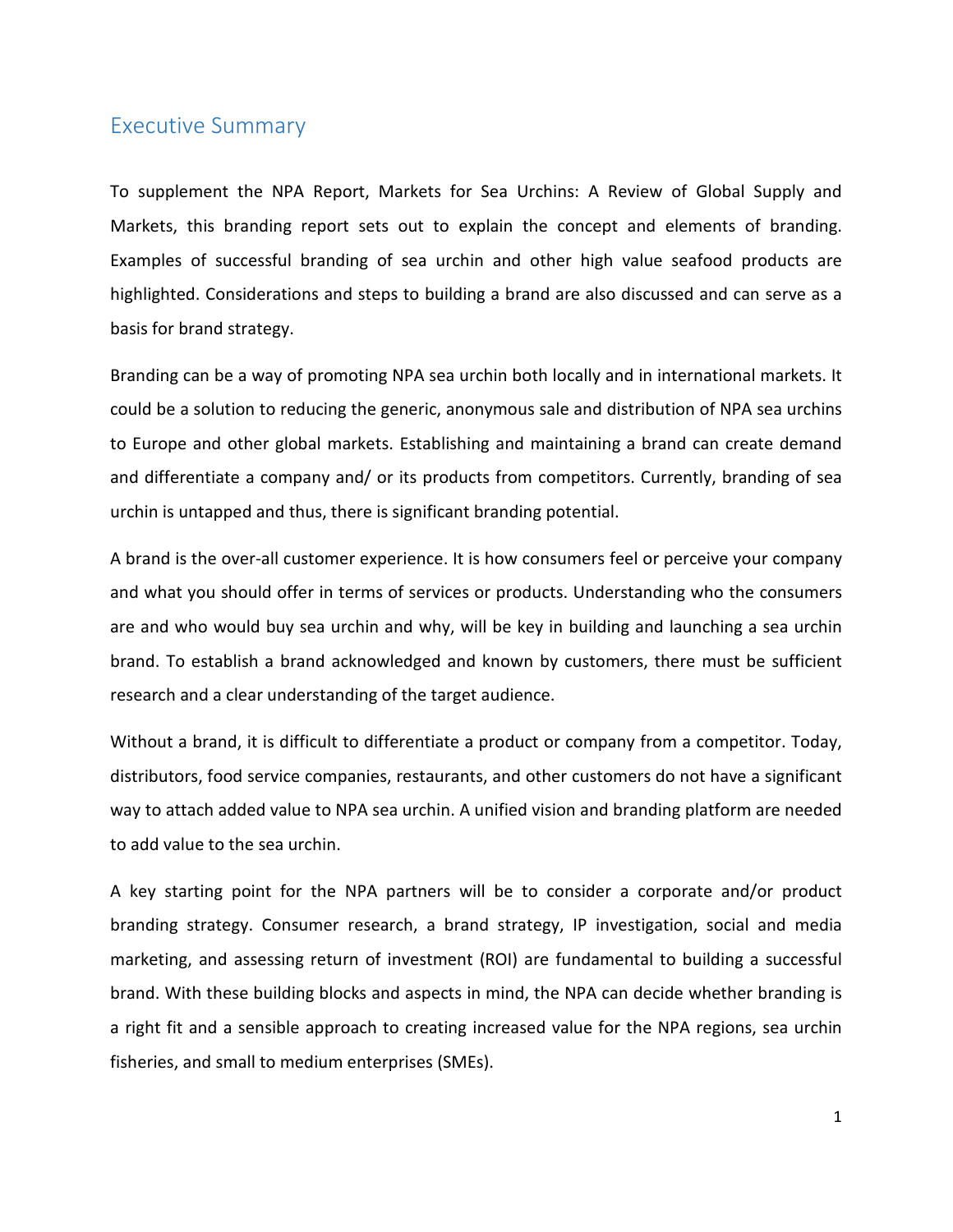## <span id="page-5-0"></span>1. Introduction

#### <span id="page-5-1"></span>1.1 Introduction to the Urchin project

The URCHIN project – *Utilisation of the Arctic Sea Urchin Resource* – is funded by the Northern Periphery and Arctic Programme 2014-2020. The project is a co-operation between Nofima (Norway; coordinator), Matís (Iceland), Galway Mayo Institute of Technology (Ireland), Marine Research Institute (Iceland), Arctic Caviar AS (Norway), Thorishólmi (Iceland) and Royal Greenland (Greenland). The project started in 2015 and will be completed in 2018.

The URCHIN project aims to utilise the sea urchin resource present in the Northern Periphery and Arctic (NPA) regions. The challenges of fishing, sustainable and responsible harvesting of stocks, legislation and supply chains for sea urchin products from isolated, peripheral and environmentally harsh and challenging areas in the Northern and Arctic region will be addressed. The challenges will be overcome through innovation and national and transnational technology transfer.

Currently there are small scale (<350 tonnes p.a.) intermittent fisheries for sea urchins in the Northern Periphery Area. This is despite there being enormous sea urchin resources present in the area. For example, in Norway the biomass of green urchin (*Strongylocentrotus droebachiensis*) is estimated to be a massive 80 billion individual animals or about 56,000 tonnes (Gunderson et al., 2010). There are several challenges that have prevented the development and expansion of sea urchin fisheries in the NPA area. These include environmental challenges to fishing, inadequate and inappropriate legislation and fisheries management and lack of technology and knowledge regarding sea ranching and roe enhancement of poor quality urchins. Research to overcome these challenges has been disparate and there has been no previous transfer of knowledge between the NPA partner countries.

The URCHIN project aims to gather the existing expertise from Norway, Iceland, Ireland and Greenland, together with knowledge from Canada to optimise the fishing of high value sea urchins in Northern and Arctic areas. Furthermore, roe enhancement technology from Norway for roe fattening to increase the value of low value sea urchins once they have been harvested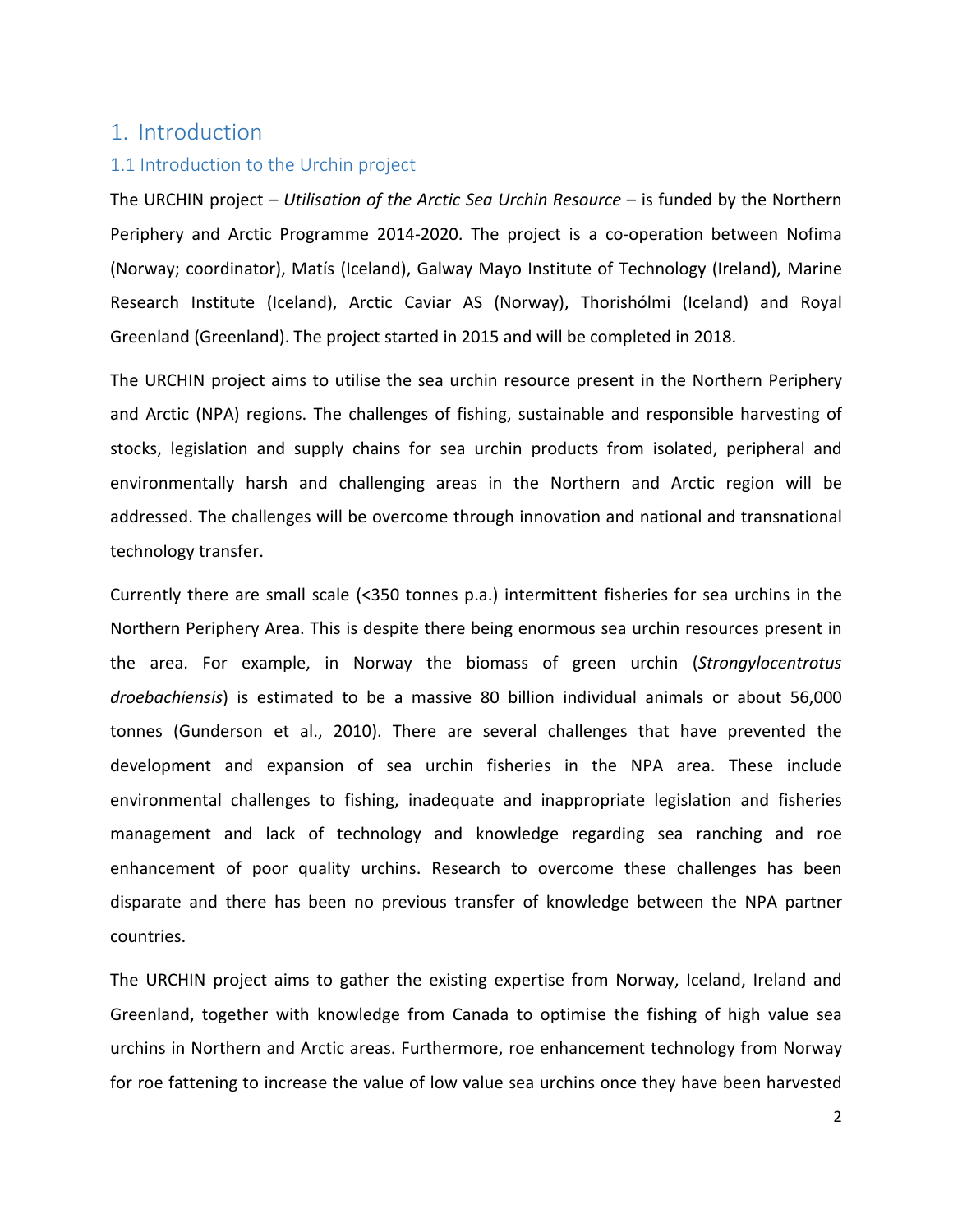in the northern arctic regions will be developed and implemented in Greenland and Iceland. The project will also investigate sea ranching to repopulate areas that have been extensively overfished in the past around Ireland. Issues regarding the provision of adequate legislation and fisheries management will be identified and legislative organisations will be provided with the appropriate knowledge to provide sensible and sustainable management of sea urchin fisheries. The project will also estimate market capacity for sea urchin roe as well as identify logistic routes from the NPA to markets.

## <span id="page-6-0"></span>1.2 Scope of the report

This branding report supplements the NPA report Markets for Sea Urchins: A Review of Global Supply and Markets (Stefansson *et al.,* 2017). The report sets out to explain the concept and elements of branding. Examples are provided to give insight into these basic elements. Additionally, examples of branding of sea urchin and other high value seafood products are highlighted. Considerations and steps to building a brand are also discussed and can serve as a basis for brand strategy. It is important that the NPA sea urchin fisheries and associated partners create a branding strategy and discuss whether they want to work on building a corporate brand and/or a consumer brand. The NPA should consider the purpose of branding their regional sea urchin and what a brand will accomplish for the end customer and for the NPA as a whole.

This report fulfils Activity 6.2 (deliverable 6.2.1) in the URCHIN project.

## <span id="page-6-1"></span>1.3 Branding

A brand is a consumer´s perception of a company and the products or services it offers. In other words, a brand is how a consumer feels about your services and products and the overall customer experience. There are two types of branding, corporate and consumer and each involves a different strategy. Corporate branding involves using the company name and associated reputation, while product branding focuses on individual products and services.

Logos are often strongly associated with companies; however, this is only one aspect of what makes a brand. A strong name and reputation associated with a company is built upon several sustainable brand elements. A long standing, well-known company with strong customer loyalty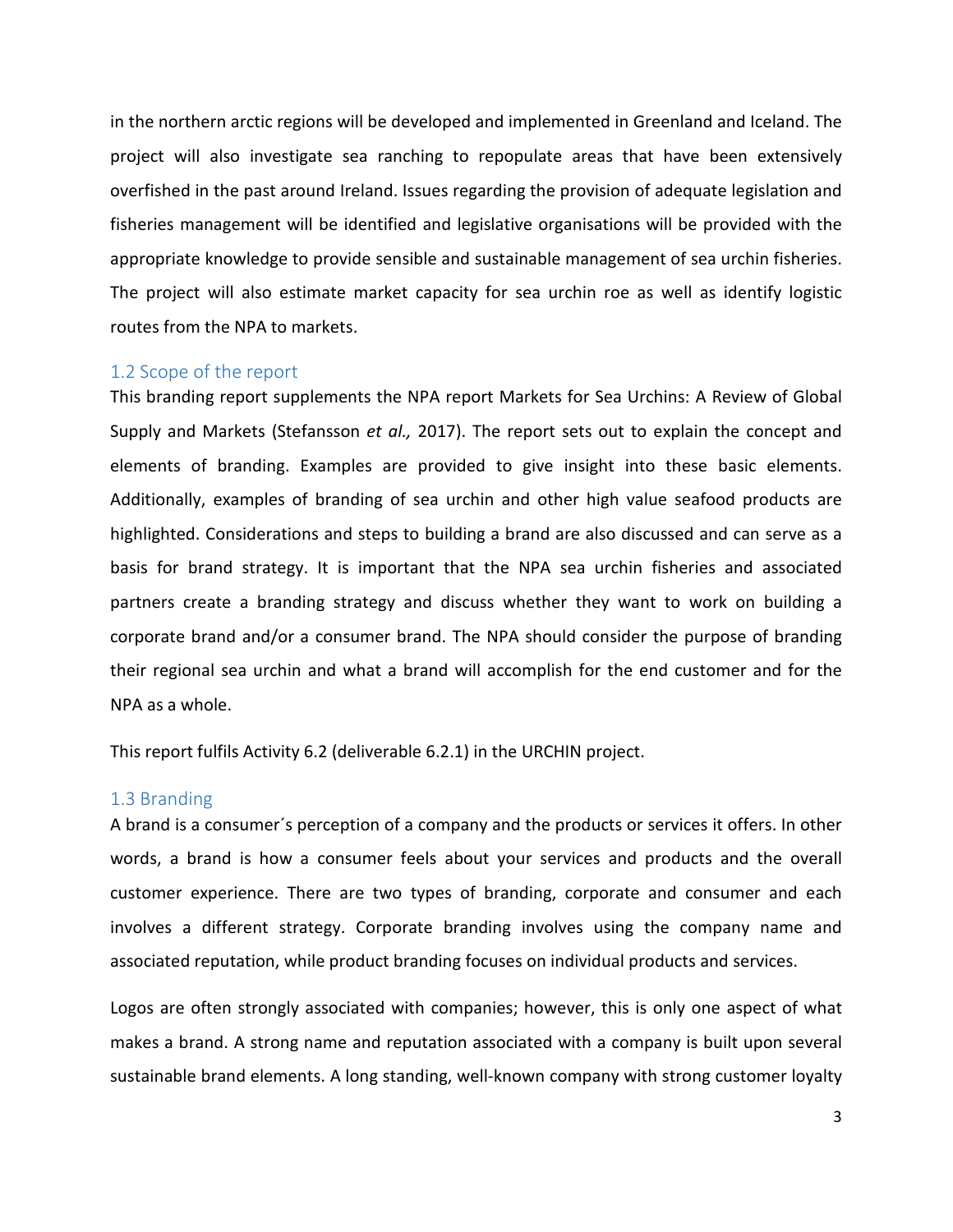is known for its brand. The power of a brand is emphasized by the expert Warren Buffett, "It takes years to build a reputation and five minutes to ruin it".

The definition of branding and a brand was formally defined by Pickton & Broderick, 2000, "As a marketing tool, branding is not just a case of placing a symbol or name onto products to identify the manufacturer; a brand is a set of attributes that have a meaning, an image and produce associations with the product when a person is considering that brand of product".

When establishing a brand there are key aspects to consider: 1) what a company is about and what they believe in delivering to their customer, 2) who the target customers are and their needs, 3) and how a company sets themselves apart from the competition.

## <span id="page-7-0"></span>2. Brand Elements

The brand elements are marketing defined and basically are what make up a brand. As a brand becomes more developed, improved, and repositioned with time, brand attributes can become more refined. The brand elements are important to consider when creating attributes that are associated with the brand and the customer can relate to. The descriptions of a brand and brand elements are described differently by various marketing firms and experts; however, the current underlying meanings remain the same.

The reasons for developing a brand are to create and/or increase customer awareness about a company or product, develop loyalty and advantage over the competition, and establish both a premium for your product as well as demand. Established brands address customer needs (Figure 1) and have created a strong brand promise for their customers.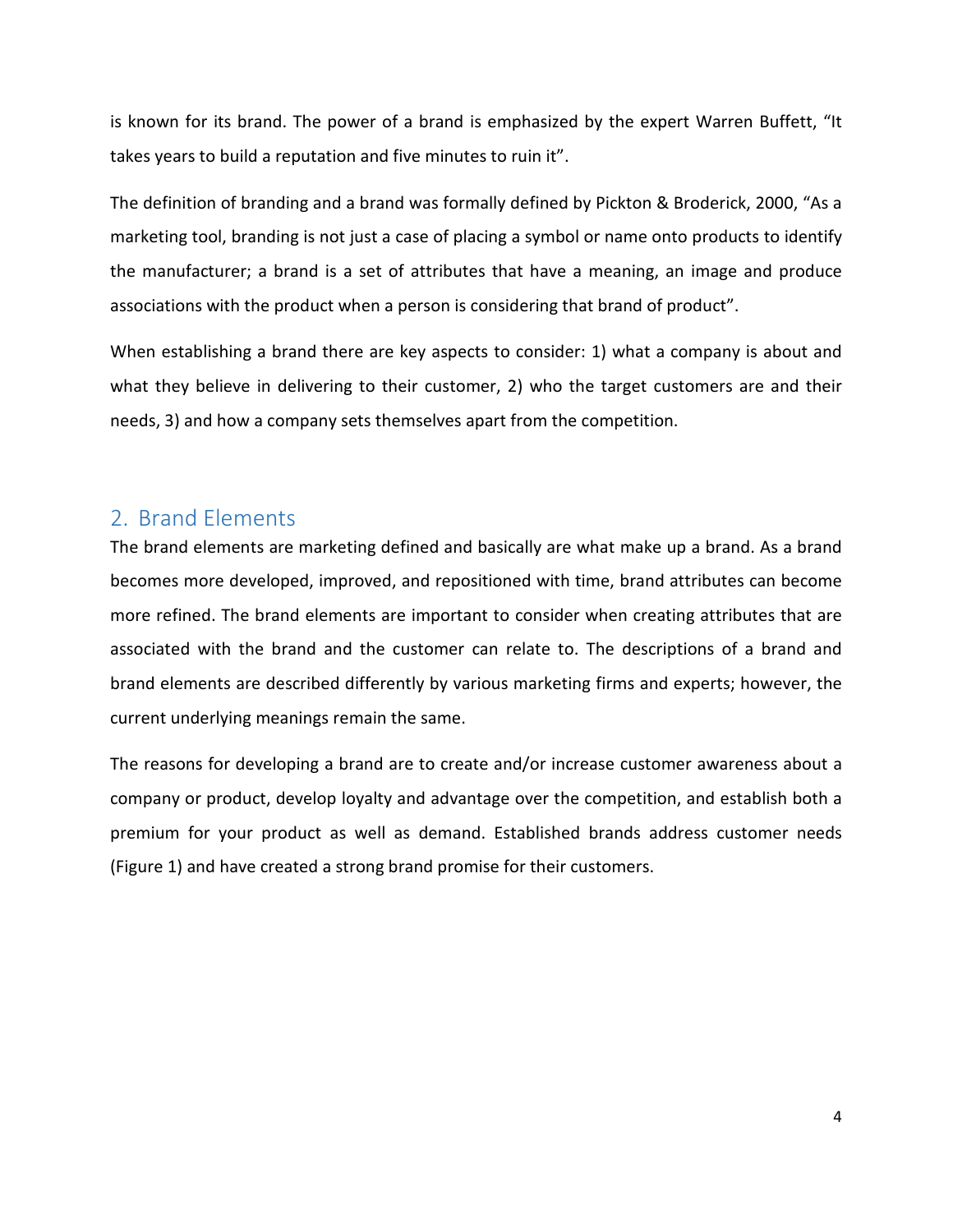

*Figure 1. a) Purpose driven brands set out to satisfy the needs, wants, and trends of consumers, b) examples of well known brands and what they set out to accomplish in the market (Harbinger Communications, Inc., 2017).*

## <span id="page-8-0"></span>2.1 Brand Equity

Brand equity can be defined as consumer recognition built over time and can be a significant contributor to the overall financial value of a company. Well known companies with brand equity include Coca Cola, Apple, Google, Nike, Pepsi, and Starbucks. Abba Kungshamn (Sweden), John West (United Kingdom) and King Oscar (Norway), Fleury Michon (France), and Saucy Fish Co. (U.K.) are all seafood companies that have established brands with equity. Examples of their known logos can be seen below in Figure 2.

Consumers will buy products based on the reputation and the established brand associated with the company. Brand equity is basically the value that a brand brings to a company, and a significant portion of these companies´ market value is based on the brand value over time. Without a brand, the company cannot demand the same price, margin and profit, or volume of customers relative to the competition (Wood, 2000).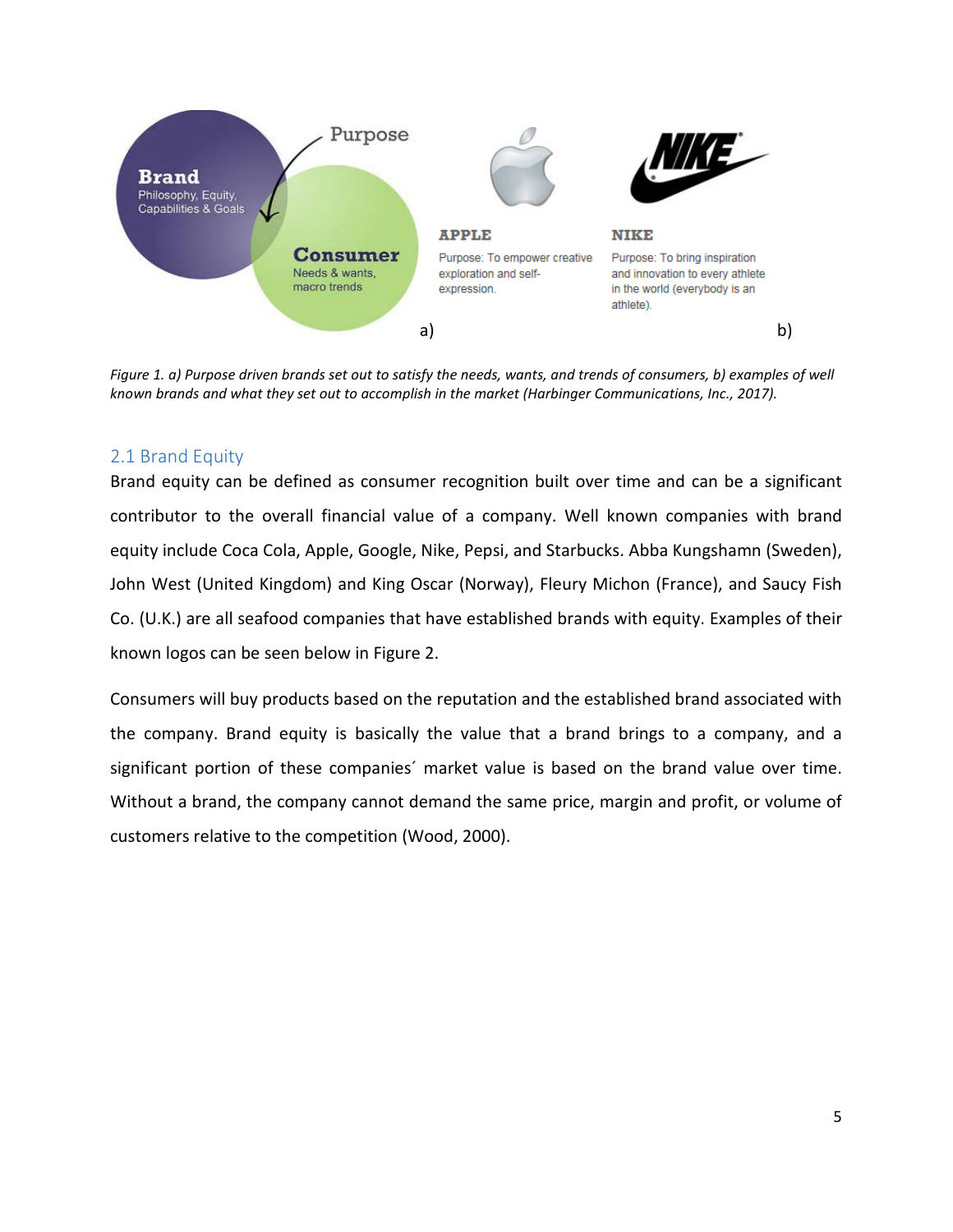



*Figure 2. Logos of seafood brands in Europe.*

## <span id="page-9-0"></span>2.2 The Brand Promise

The brand promise encompasses the vision for the target audience (the customer) as well as what a company sets out to deliver to customers based on either service or products (Brayfield, 2017). An example of a brand promise is from Oursin des Fjords. With extensive research, this brand is currently the only formally established sea urchin brand in the NPA and globally. This is a sea urchin brand established by Sea Urchin Farm AS, based out of Norway. Their promise is to provide live, high quality sea urchins to the European gourmet market throughout the year (Sea Urchin Farm, 2014).

#### <span id="page-9-1"></span>2.3 The Brand Position

The brand position is a comprehensive statement that incorporates the brand promise, but also the detailed benefits of what the company delivers in addition to the history of the company and brand history. An example of this is in the website page below for Oursin des Fjords. This is a longer statement than the brand promise and provides more details regarding what the company and brand deliver as seen in Figure 3.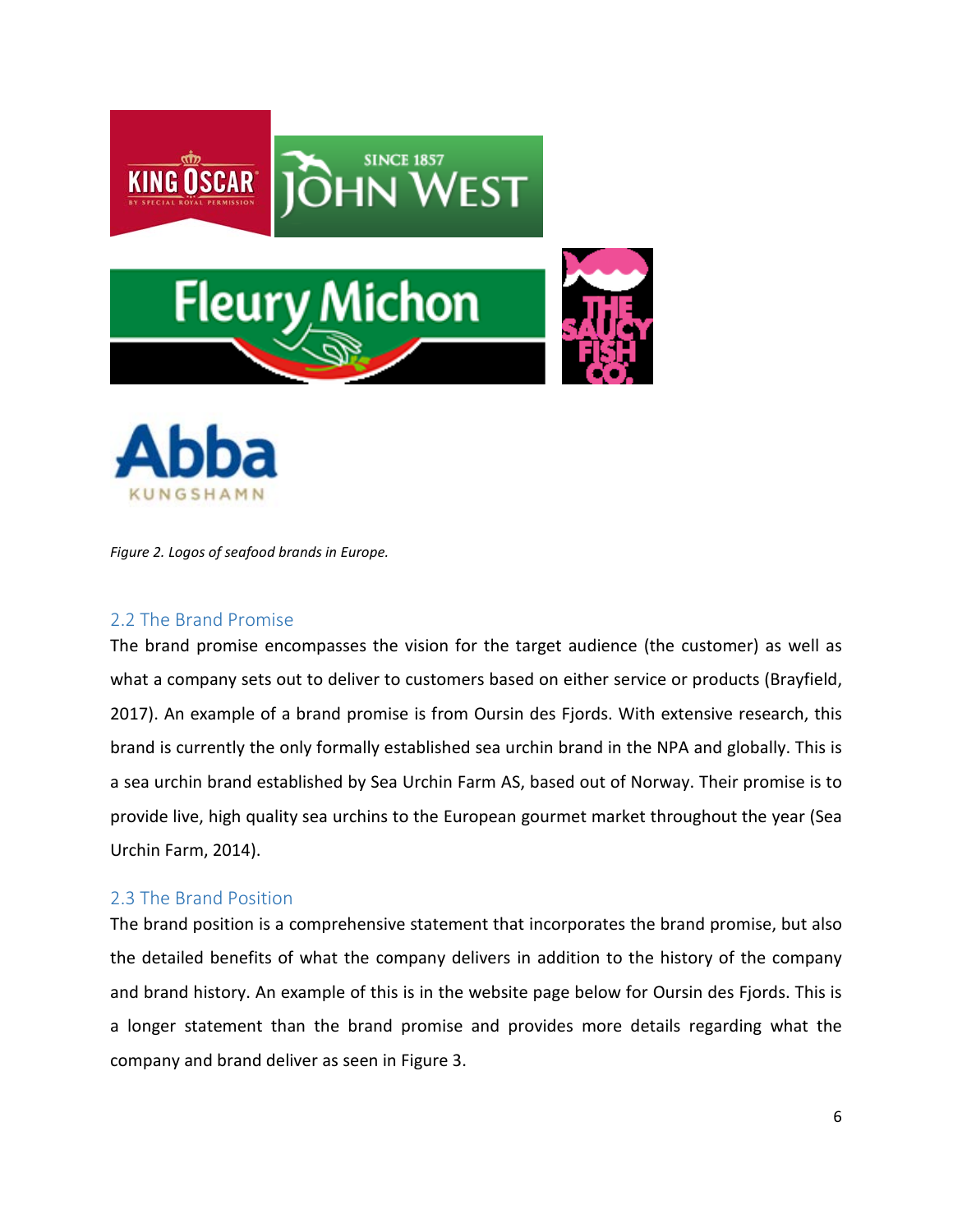

*Figure 3. The brand promise as well as the brand position (Sea Urchin Farm, 2014).*

## <span id="page-10-0"></span>2.4 Brand Identity

The brand identity is the logo, the business name, and other visual symbols associated with a brand. The brand identity, may also include an associated sound. The Oursin des Fjords example is shown in Figure 4. This logo relates to the location of the branded aquaculture sea urchins by Sea Urchin Farm, Norway.



*Figure 4. Logo for Oursins des Fjords (Sea Urchin Farm, 2014).*

A company name, brand name, and logo should be designed with principles in mind (Figure 5). For example, a logo should be memorable, simple and easily recognized by the consumer, and long lasting. The logo should also be versatile and easily modified while still maintaining the customer recognition. A brand pre-sells your product (Cass, 2009). It can become complicated in deciding whether the company name or the brand should dominate. It is recommended that the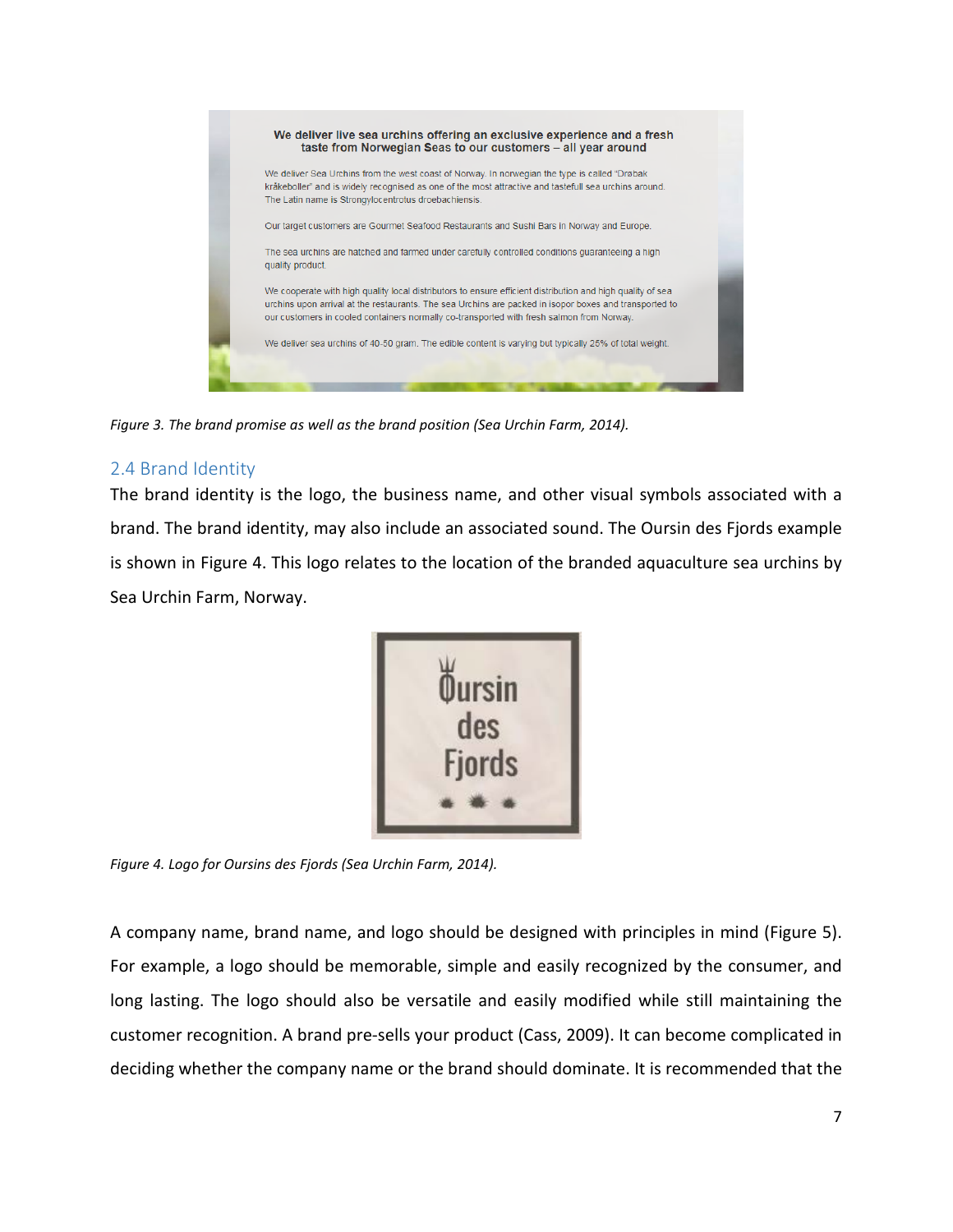brand name be at the forefront in terms of customer marketing and advertising. So, it is important to consider whether the company name and brand name are the same or if there will be a differentiation. In some cases, using the company and brand name together can be quite effective in promoting a product as well (Ries & Ries, 2002). In the case of Oursin des Fjords, the brand name dominates the product marketing strategy.



*Figure 5. Principles to consider when designing a logo (Cass, 2009).*

Depending on the country or region, separate registrations may be required in the European Union. A registered trademark is an asset and is critical to differentiate products and services. Trademarks can be licensed and sold. It is important to seek protection for your trademark early. It can protect your distinguishable mark and prevent the usage of it by other entities. A trademark must adhere to certain rules and can fall into various categories - it must be distinguishable. Examples to show what is distinguishable can be found in Figure 6. Ensure that the trademark is not already taken. Pending the type of trademark that you are applying for, the cost can range from 850 - 1,500 €. There are various trademark categories such as work mark, figurative mark, figurative mark containing word elements, pattern marks, color marks, etc. If the application is rejected due to it not being distinguishable or is already in use, the money is not refundable (EUIPO, 2017). The European Union Intellectual Property Office (EUIPO) can serve as a good resource for understanding trademarks in Europe and how to register a trademark in Europe and globally. Research and trademark research early in the process can pay off in the end, saving significant money and time from an unwanted dispute or legal suit.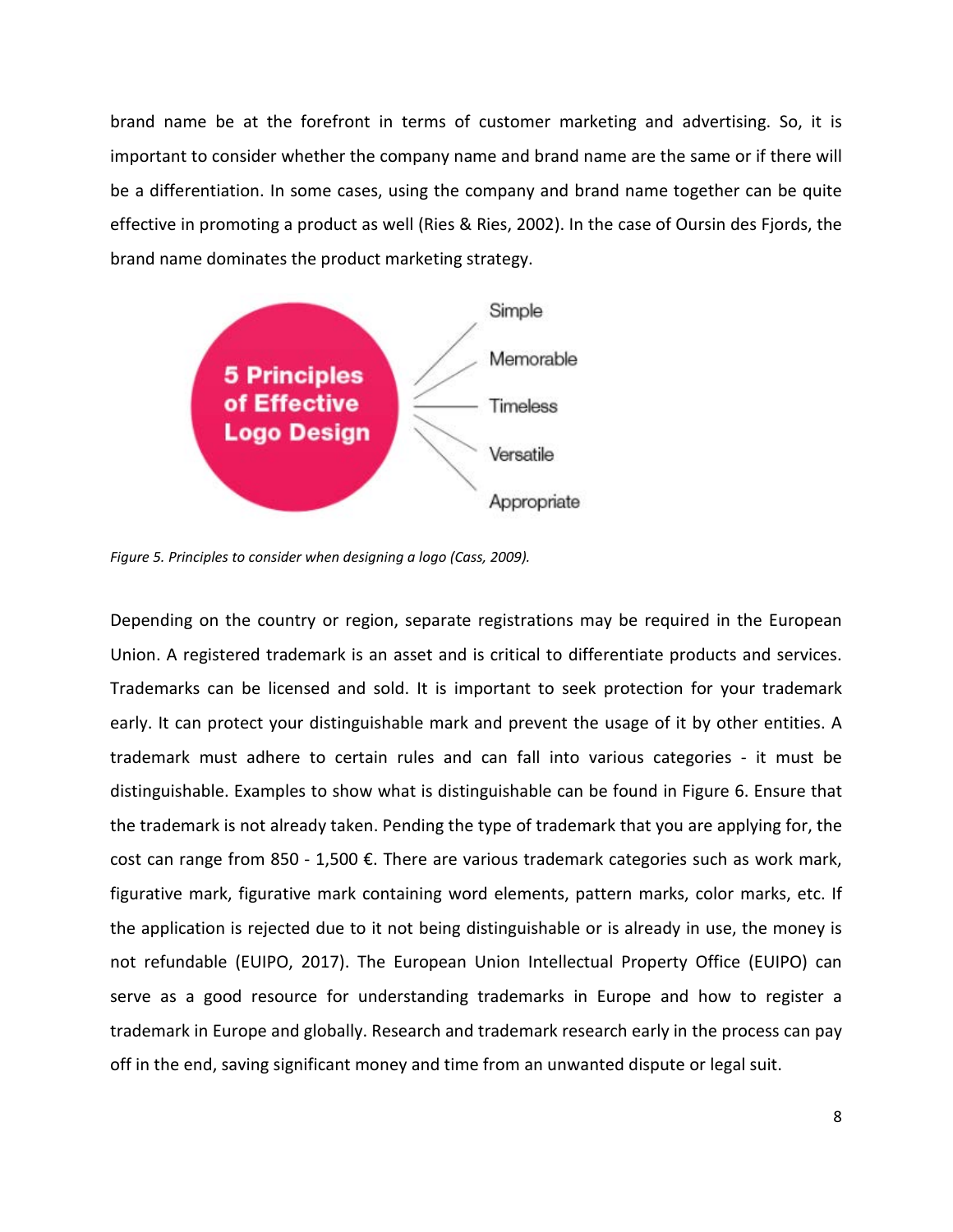#### **Not distinctive**

A consumer would not see this bottle, as presented here, as a distinctive sign capable of distinguishing one company from another. This sign should remain available for all companies.

#### **Too descriptive**

In this case, consumers will not see the bottle as distinctive, and the word 'wine' simply describes the content of the bottle. They will see it as a product description.





*Figure 6. The trademark should be distinctive. The trademark should not describe what you sell (EUIPO, 2017).*

A registered trademark lasts 10 years and can be renewed. It is encouraged that you use the registration number and/or registration mark to show that your innovative, disguisable trademark is officially registered. In the European Union, it is illegal to display a registration ® mark if your trademark is not registered. Globally, rules and processes to trademark registrations can vary, so it is very important to research early and also seek legal advice (EUIPO, 2017).

Individual, collective, and certified trademarks are possibilities in the European Union (EUIPO, 2017). A collective mark could be a way to create a strong brand identity for the NPA sea urchin. Cooperatives, associations, and institutions can create a visual symbol that will distinguish their products by geographical region. Collective marks can be strong tools in strengthening SMEs products, particularly in isolated areas. A company may use their own individual trademark in addition to the collective mark (WIPO, 2017). A collective awareness of the NPA sea urchin products could be significantly increased by such a collective trademark.

#### <span id="page-12-0"></span>2.5 Brand Experience

The brand experience includes all customer associations that a customer associates with the brand. This includes all marketing touch points, including the logo as well as the taste of your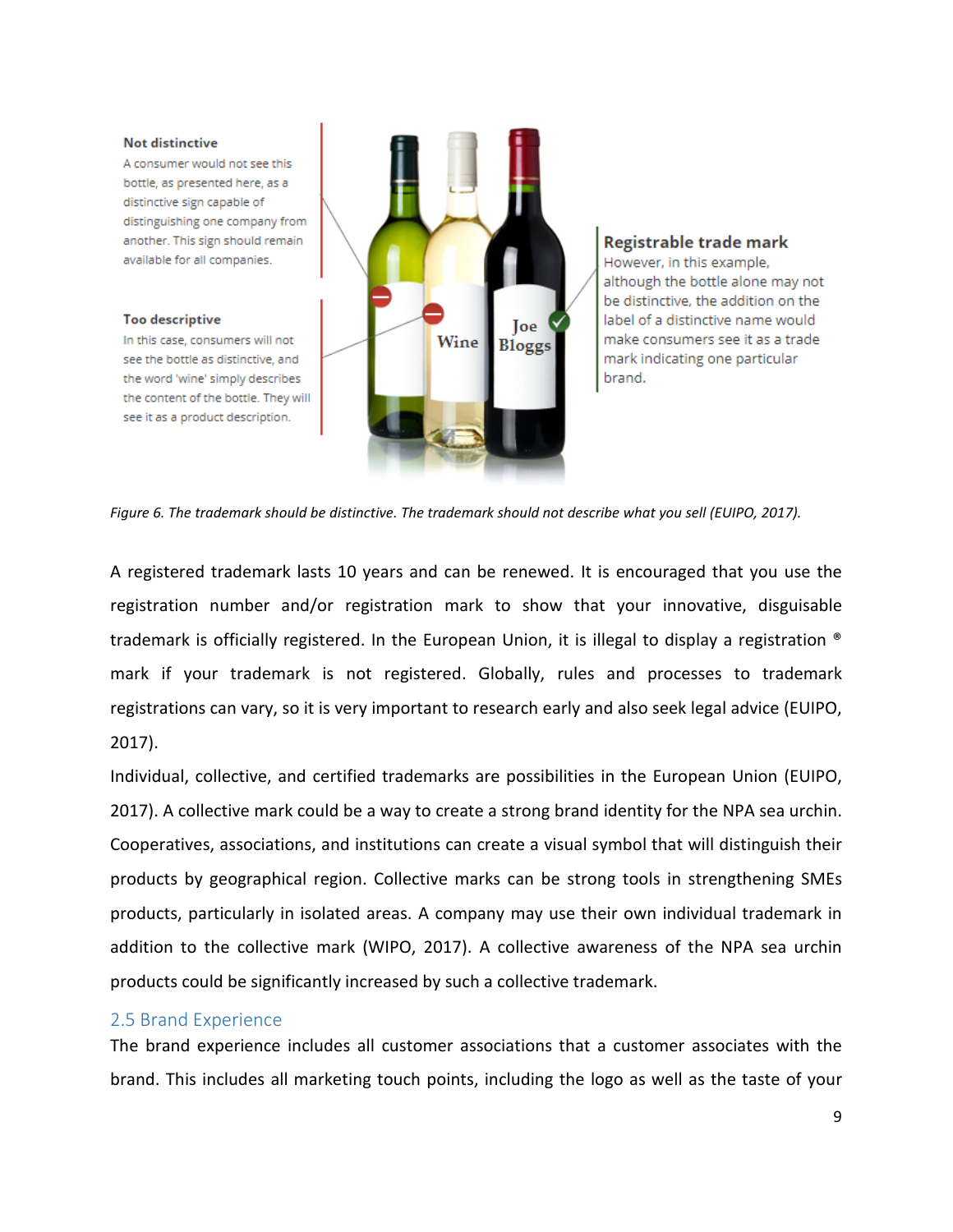product, what a customer sees (for example: brand color pallet or store/place of purchase of a company´s product), customer service, images and pictures, advertising, and social media experiences.

## <span id="page-13-0"></span>2.6 Brand Personality

Are descriptors or associated human qualities that allow the customer to relate to the brand and the product or service that is offered. In the case of Oursin des Fjords, there are main personal attributes that can be gathered that relate to the sea urchin and that serve as human descriptors of the target audience (Figure 7).



*Figure 7. Examples of brand personality keywords for sea urchins from Oursin des Fjords.*

Understanding the future customers of your product and why they would buy your product will be key in building and launching a brand. This would include understanding lifestyles associated with consumers of those seafood products, preferences, demographics, why a person eats a seafood product, etc. This information will all help in building the brand personality and relating to and engaging the customer.

## <span id="page-13-1"></span>2.7 Brand Core Values

The brand core values describe what the company stands for in key words. These are core values that the company can live by and revisit to ensure that they are satisfying what they set out to do and what they promise to deliver to their customers. This will also be important when establishing an initial brand brief report and a formal manual for a formally established brand. These core values should be key to the brand purpose for customers and should also set them apart from competitors.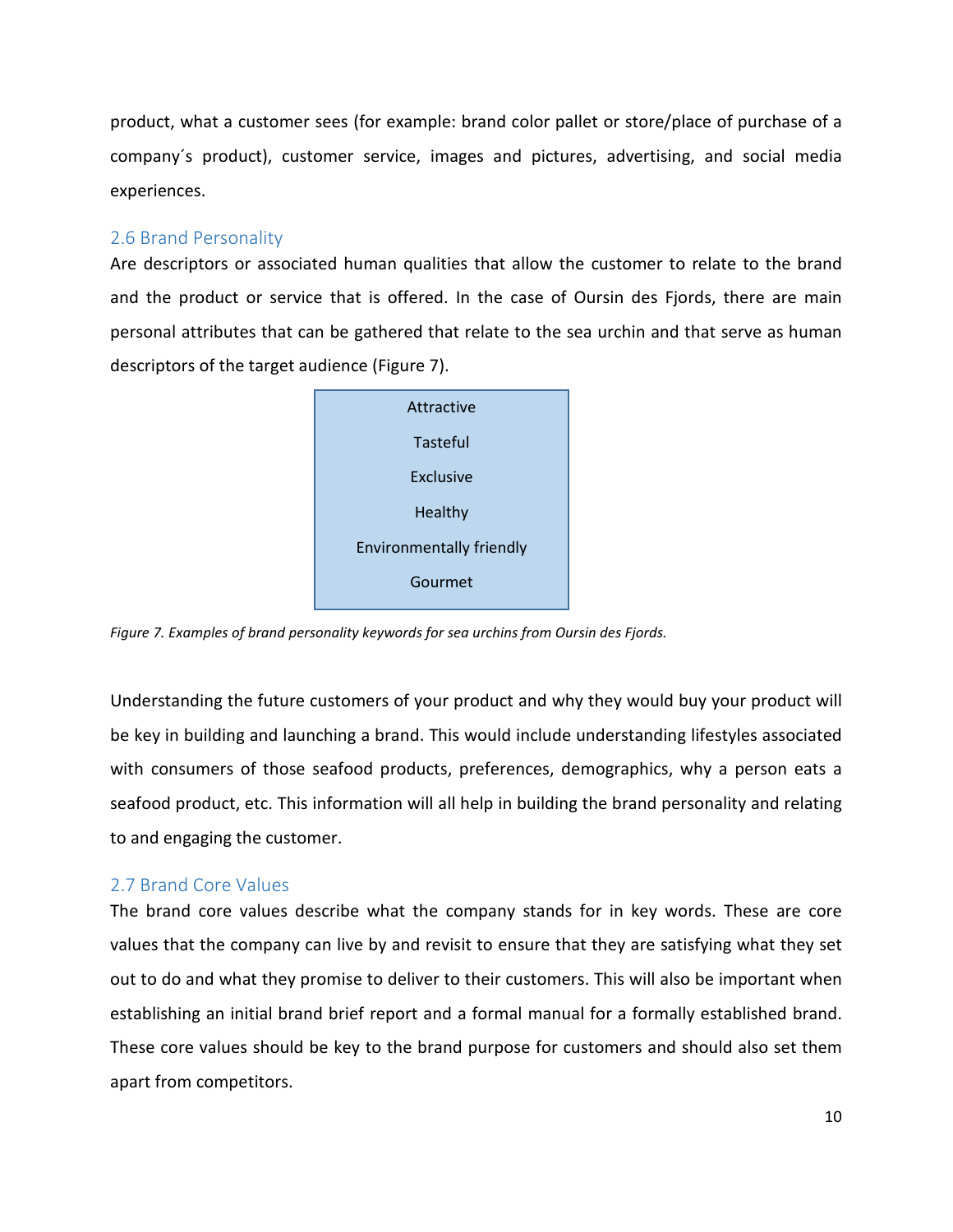## <span id="page-14-0"></span>3. High Value Seafood Branding

Today, aside from the Oursin des Fjords, a Norwegian brand mentioned earlier in this report, the only significant market identifiers globally for sea urchins are generic and informal. Identifiers may include place of origin such as "Hokkaido" and "California" or external color (purple, red, green). In the marketplace, there is limited information associated with the differentiators of sea urchin regarding regions of origin, characteristics, or quality (production, taste, aesthetics, etc.). There is also little information regarding supply source and quality differentiation. Due to the lack of sea urchin branding in Europe, a few examples of high value seafood product brands and their successful brand elements are discussed in this section.

#### <span id="page-14-1"></span>3.1 Branding in Europe

Speciales Gillardeu, <http://www.maisongillardeau.fr/> is an example of an oyster brand with a "gastronomic heritage" and geographical region, Marennes Oleron. The branding history and region set this company apart in their branding position from other oyster distributers, processors, food service, and consumers. The brand has a history of the first company establishing a quality product standard for farmed oyster. Over a century of operation for the enterprise and emphasizing that three generations of leaders have brought the company to where it is today is a brand story that customers can relate to. The company relates to customers on an empathetic, emotional level establishing why they stand out from the competitors. Brand core values for the company could include: adventurous, focused, committed, innovating, passionate. The company makes a brand promise to adhere to and an ongoing commitment to quality; they deliver oysters with attentive care and take the necessary steps to ensure that each oyster is of highest quality (Speciales Gillardeau, 2017).

Nutritional information pertaining to well-being is also mentioned and this very much speaks to the buyers and consumers of today and contributes to the personality of the brand and emphasizes that buyers of this product are healthy. Recipes also speak to the consumer and further build the brand personality. Recipes created by chefs from different restaurants in France are featured, creating a sense of elegance and refinement that is also associated with expected consumers of oysters. The company is also advanced as it has developed vending machines for the "Rolls-Royce" of oysters. The Rolls-Royce associated description is another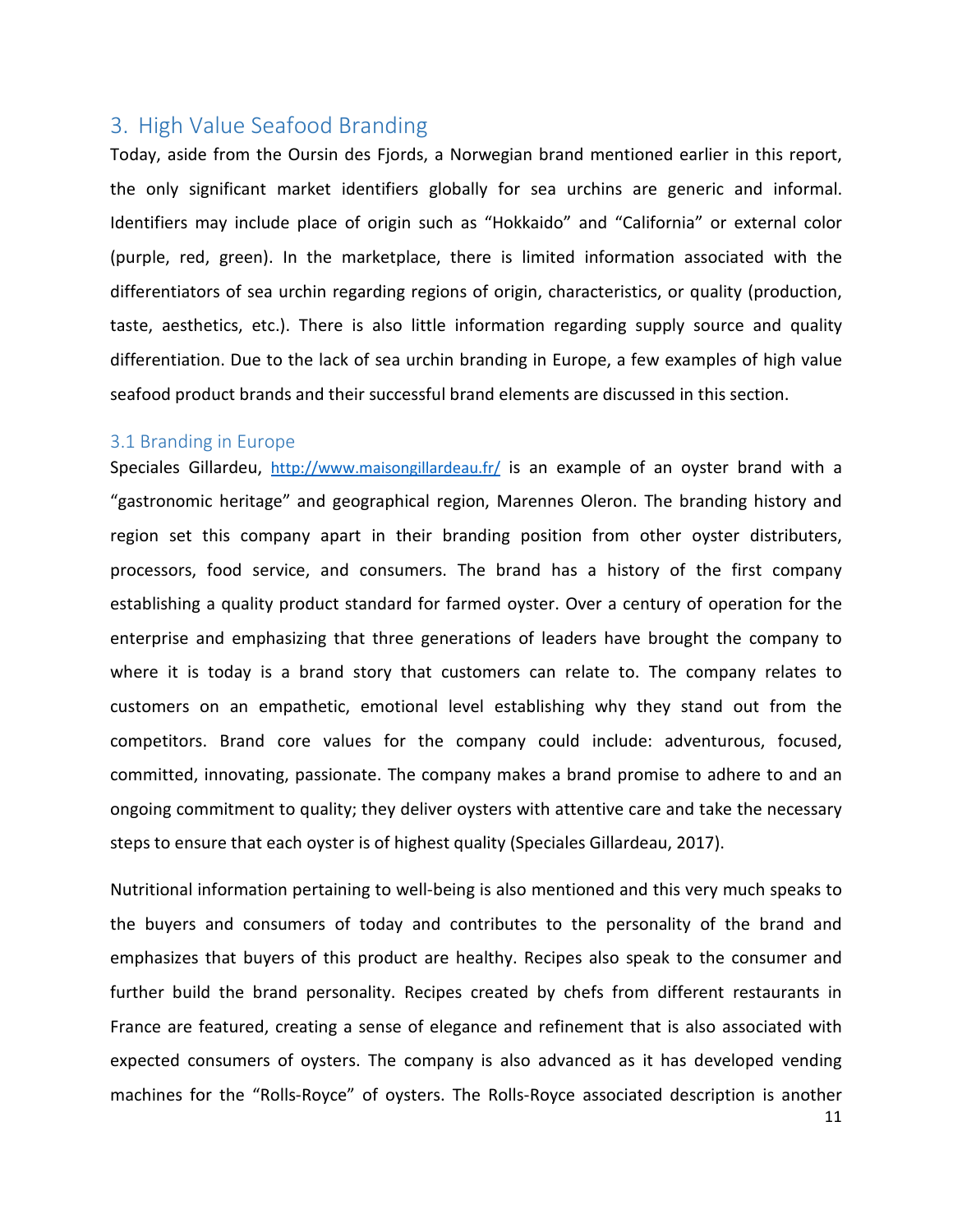good example of relating to the customer that is of a gourmet and luxury lifestyle. The technological advancements and abilities of the company also strengthens the brand position over the competition (Speciales Gillardeau, 2017).

Brand identity, which includes the name of the company and brand in this case, emphasizes the special service, quality, and products the company offers. Additionally, the trademark (Figure 8) remains true to the family name and heritage. It is registered and the logo is elegant and simple. The trademark is displayed on the side of the shipping containers and this is a strong, strategic visual for the brand.



*Figure 8. Speciales Gillardeau trademark (Speciales Gillardeau, 2017).* 

Consistency is crucial to the success of a brand experience from message, to color and logo, and design on webpages and in social media. Establishing websites, both for your main homepage as well as social media will be something to consider early on as well. Are the domains you seek available and what is the cost? The Speciales Gillardeau main homepage does have a Facebook link. The Facebook webpage, [https://www.facebook.com/huitresgillardeau/,](https://www.facebook.com/huitresgillardeau/) features professional, vibrant personal pictures and photos which will instantly grab customers attention, inspiring an emotional response. Pictures featuring the employees that handle the quality and distribution as well as the chefs using the oysters in their restaurants really help develop another layer of the brand personality. There is consistency in what Speciales Gillardeau  $\bullet$  represents in both the website and in their social media. It is important to pick a few social media touch points for consumers, keeping it simple and allowing customers to engage and share their experience. Other, media touch points include Speciales Gillardeau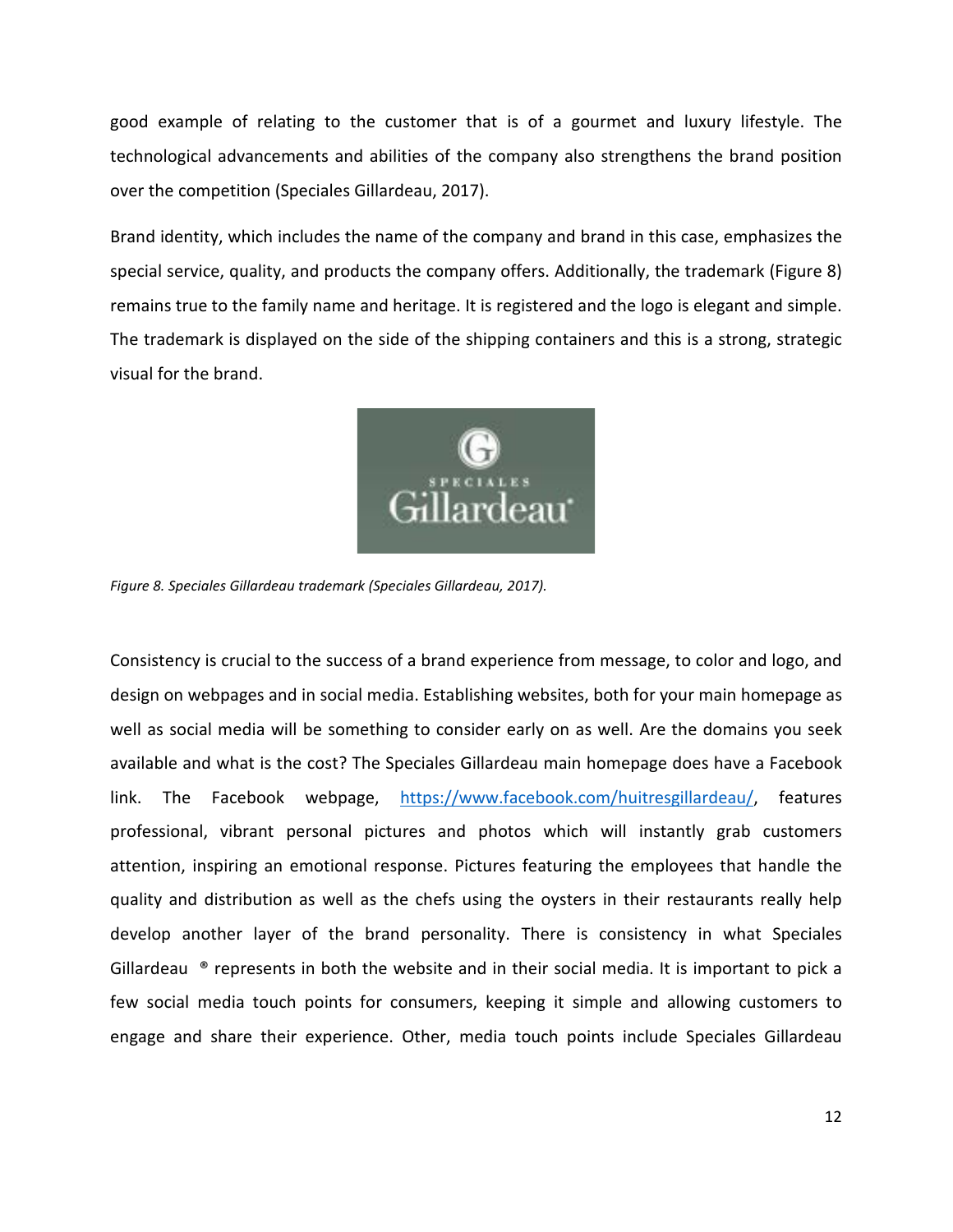serving their oysters at gala dinners or pop up events at Paris train stations for "gourmet break on your journey."

Macduff Shellfish Ltd., based out of Scotland, is a company with a cooperate brand and is now a wholly owned subsidiary of Clearwater, based in Nova Scotia Canada (Macduff, 2017). The brand position is emphasized by the catchy slogan, "Wild about shellfish," and accompanying description, "We process more wild shellfish than anyone else in Europe and that´s all we do. We are masters of our trade". This is captured in the trademark (Figure 9). The brand position is further created by the company sharing their 130 year Scotland tradition, "A century at sea". Macduff Shellfish brand core values could be described as prepared and ready, dependable, focused, trustworthy, dedicated, consistent, and experienced. The company is focused on sustainable and quality harvest and the brand promise is to specialize and provide the best in wild scallops, langoustines, crabs and whelks. The design, color pallets, marketing, and social media channels (Twitter, Facebook, and Pinterest) are all very consistent in presentation which creates a very nice visual, and informative experience for the consumer. Pinterest can be a powerful tool and should not be overlooked, as the pictures will inspire and excite consumers and are a strong link back to the original brand homepage.



#### *Figure 9. Macduff trademark (Macduff, 2017).*

An example of collective branding, versus an individual enterprise brand above is "Seafood from Norway," as well as the Skrei ®. The trademarks are licensed by the Norwegian Seafood Council (NSC) (Figure 10). Individual companies, along with their own brands, can then further and distinctively differentiate themselves from the competition. As a collective, companies that utilize the "Seafood from Norway" trademark can create a stronger brand position. The brand experience, essence, and brand promise are further strengthened. The NSC has a clear, detailed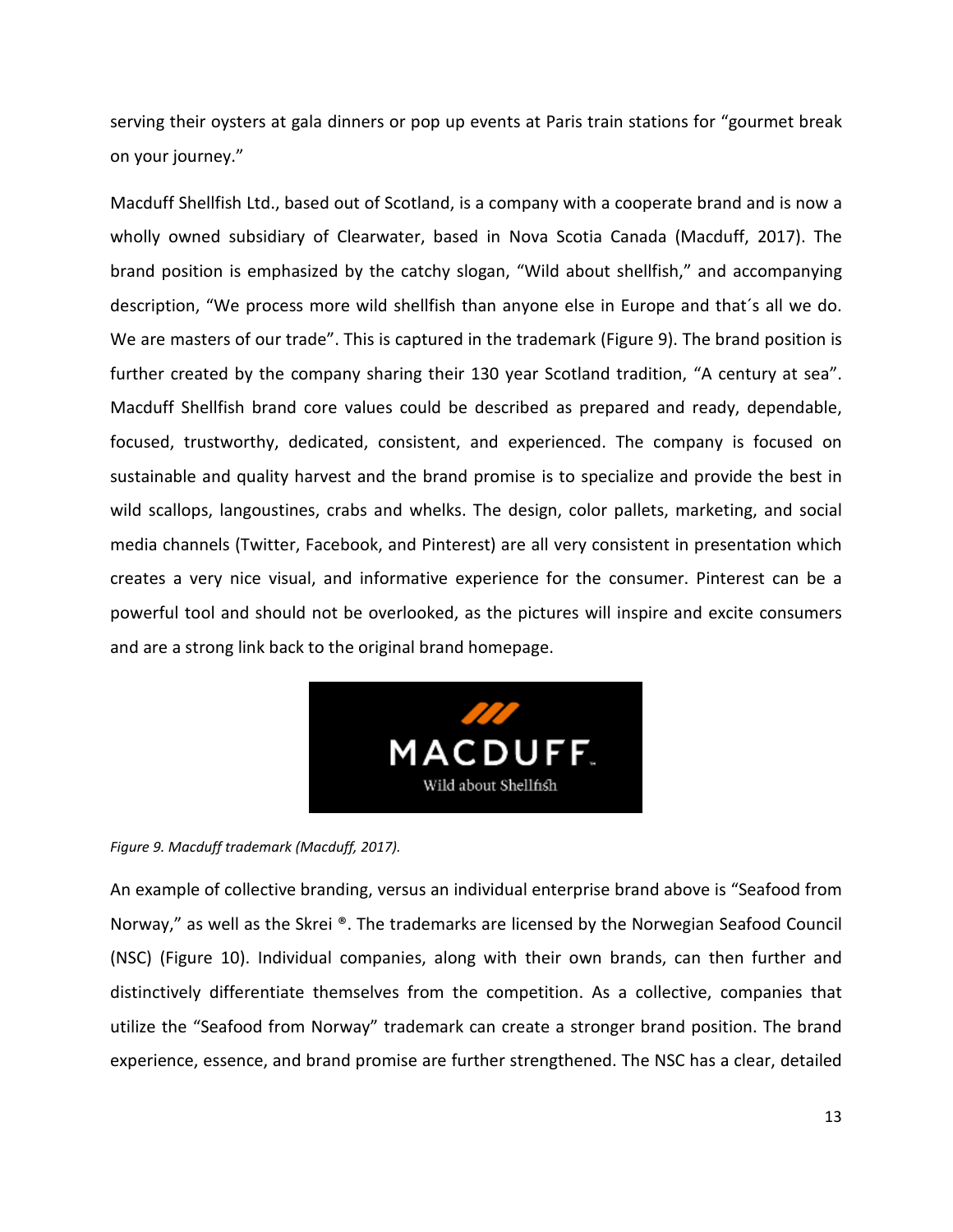set of guidelines, license stipulations, and marketing support for use of these collective trademarks.



*Figure 10. Collective branding and trademark established by the Norwegian Seafood Council (NSC) (Norwegian Seafood Council, 2017).*

## <span id="page-17-0"></span>3.2 Branding Globally

Oysters and scallops are examples of high value seafood that have seen an increase in value globally due to branding efforts related to place of origin. Coffin Bay Oyster Farm is a successful brand based out of Coffin Bay, Port Lincoln, South Australia. The product was once sold on an unbranded commodity basis in hessian bags under the name Marshel Aquaculture. The company developed a premium brand that is now highly successful and various high value restaurants will feature these oysters on their menu. Additionally, the brand portfolio includes 4 different sub-brands (Figure 11) with differing price points. For example, Cupid Coffin Bay Farm oysters are 40-50 millimeters in size and they are double the price of a typical oyster (Truly Deeply, 2017).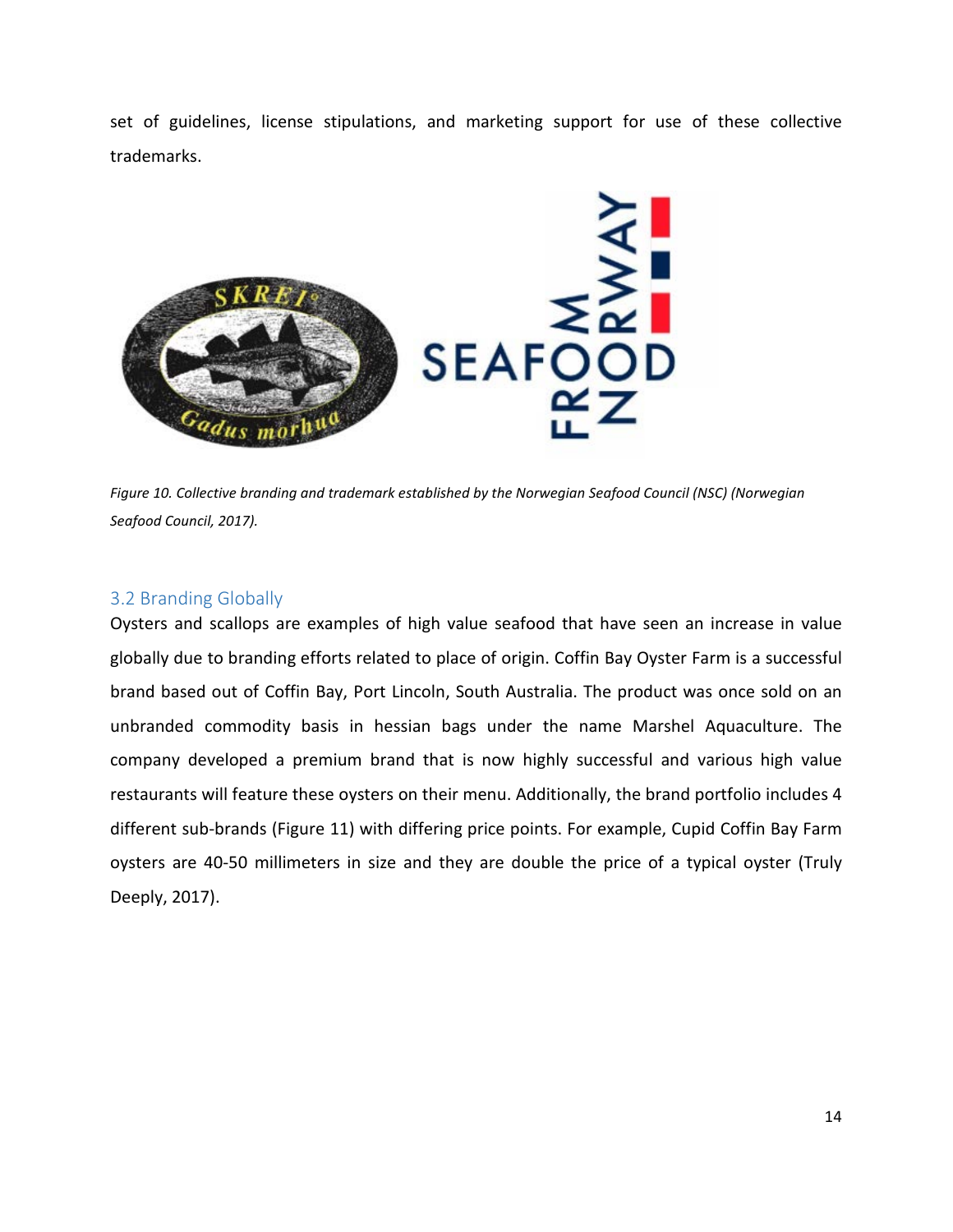

*Figure 11. Coffin Bay Oyster Farm, South Australia and sub-brands based on size and qualities and for different occasions (Coffin Bay Oyster Farm, 2017).* 

The Nantucket Shellfish Association trademarked the Nantucket bay scallop, Nantucket Bay Scallops ®. To maintain and preserve the value of the bay scallop abroad, reduce fraudulent sales, and to ensure that the Nantucket scallop was not diluted or misrepresented in the seafood market, the trademark was established. Additionally, branded shellfish tags and packing stickers are clear visual identifiers of the product. Local retailers and shippers also are equipped with selling tools including retail tags and brochures (Figures 12 a, b, c) (Nantucket Shellfish Association, 2017).



*Figure 12. Nantucket Bay Scallops ® (a) trademark logo (b) labels for fish market that sells Nantucket Bay Scallops (c) labels for shipped scallops (Nantucket Shellfish Association, 2017).*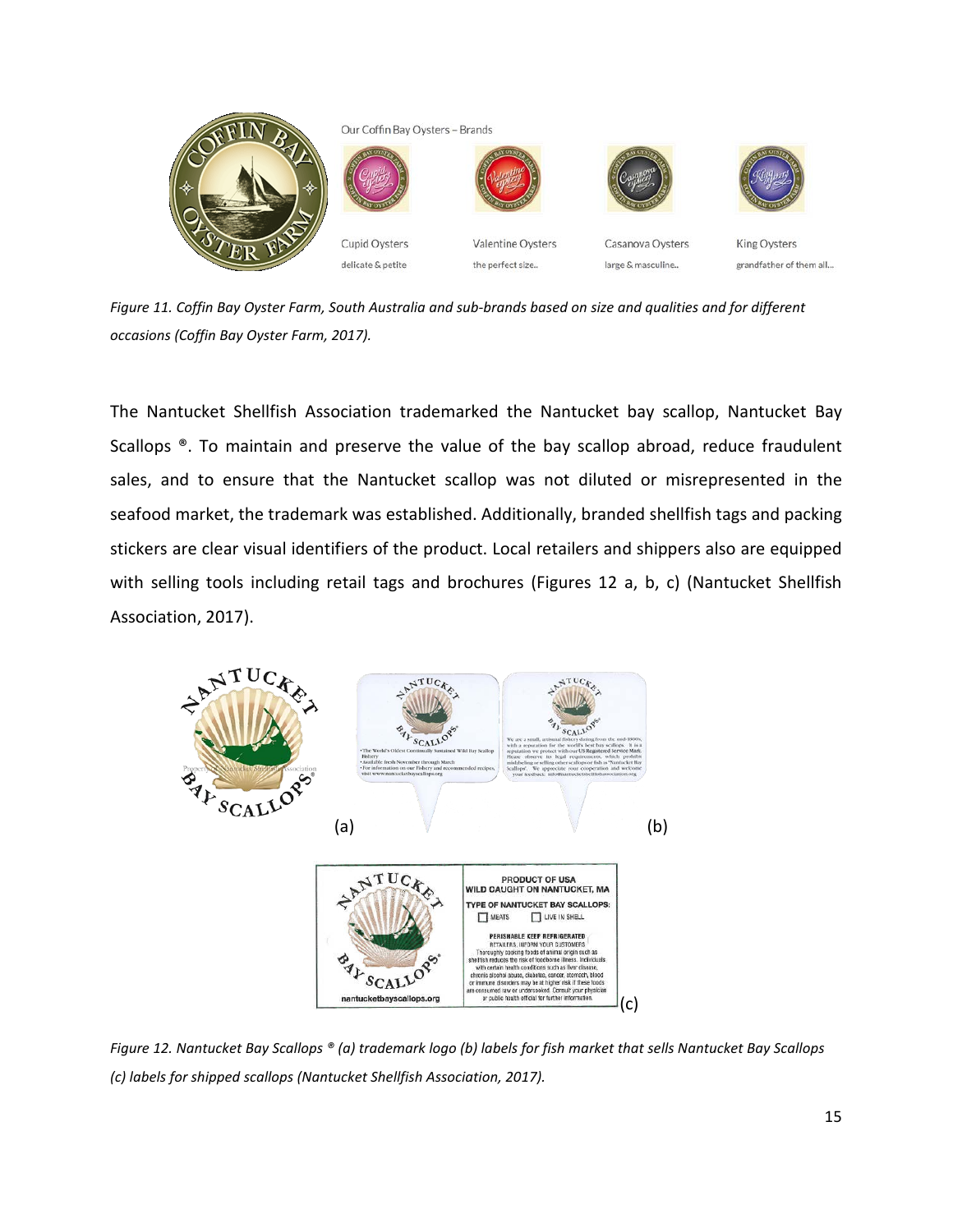The California Sea Urchin commission has set out to further the awareness of sea urchin through brand identity, the mascot symbol, Spike. The commission supports sustainable sea urchin harvest, working with divers and handlers. Their mission statement, or brand promise, is "To ensure a reliable, sustainable supply of quality sea urchin products to consumers and enhance the performance of California's sea urchin industry". On the website, visitors can learn more about sea urchins in general, about the nutritional value and quality of the sea urchin, learn about events as well as read press and articles (California Sea Urchin Commission, 2017).

## <span id="page-19-0"></span>4. Steps to NPA Branding Sea Urchin

The value of branding begins with a story behind the product in addition to a strong product differentiation. Fraudulent substitutions of seafood are less likely to occur when there are unique brand attributes assigned to a product both in distribution, in food service, and to the end consumer. For example, chefs can charge more for a product on their menu if it is distinguishable and has a brand presence.

The NPA consortium could strengthen the value in the supply chain by creating a brand with an associated name, quality, service and experience, region of origin, as well as a visual identifier that is associated with a certain standard of quality. A significant selling point for NPA is the associated mystique and uniqueness of the region. Additionally, branding would allow for sea urchin, with a specific story and tasting points, to pair with other products from the same region or with products in international regions (Polished Brands, 2017).

#### **Phase 1. Creating the platform and strategy**

This would entail looking at the existing urchin marketplace to formulate a branding and sales strategy. An established team, branding agency or consultancy expert (s) would gain an understanding of the product, fishery, and processing specific to the NPA region sea urchin. This information would leverage touch points in the various marketplaces and create sales materials that would resonate with customers. Additionally, a company name, a protected brand name, brand personality, a look and logo, and a PR (public relations) campaign would need to be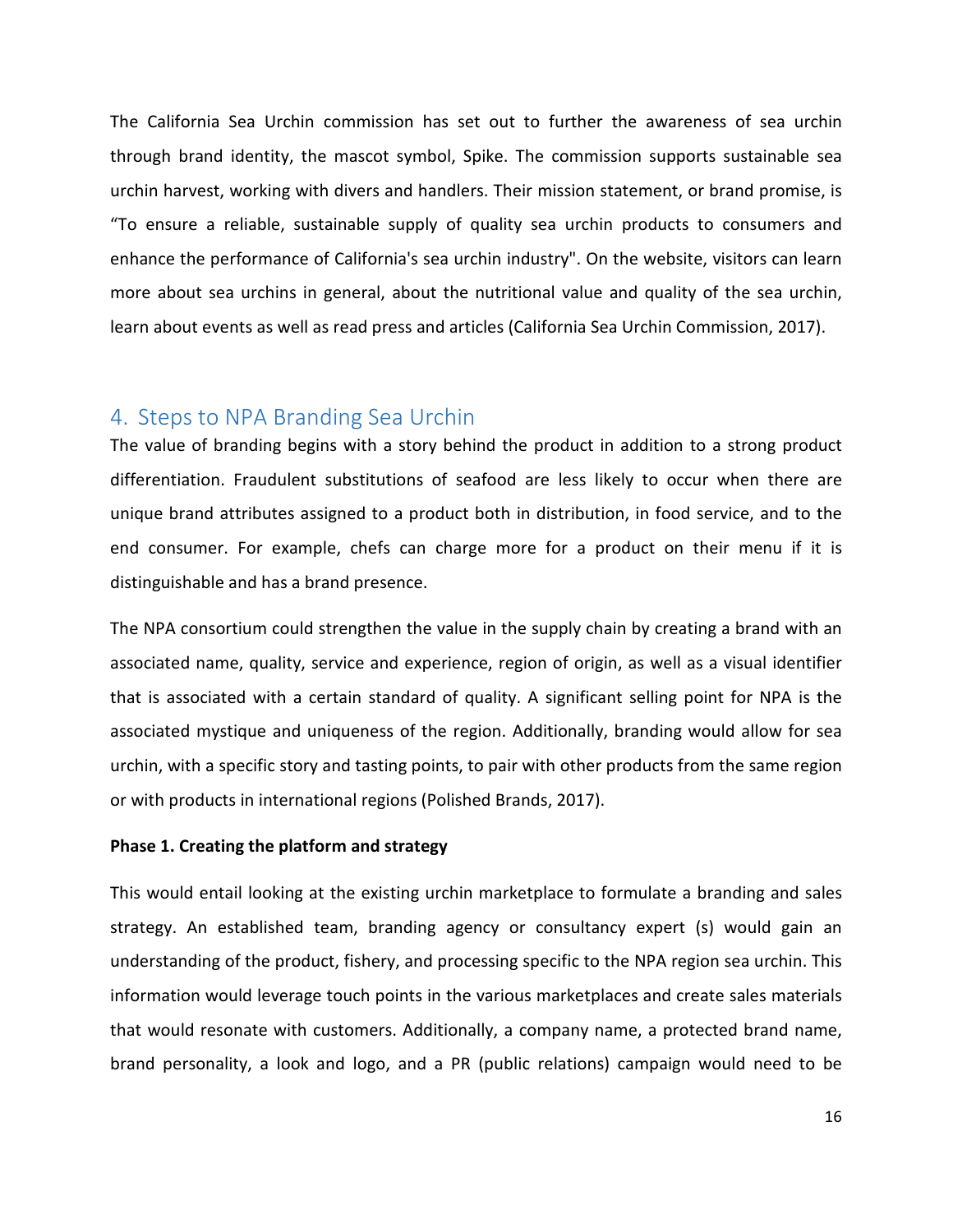formulated and planned (Polished Brands, 2017). A visual representation of this phase is below (Figure 13). Compiling the findings from the steps in Phase 1 in a brand brief and later in a company brand manual, will help the company employees understand what the brand is about in addition to appropriate touch points, through design, advertising, social media, etc. This will ensure consistency in brand representation.



*Figure 13. Progression in developing a brand (Lamson, 2017).* 

## **Phase 2. Launching the brand and creating value**

This would entail implementing the strategy and tools established in Phase 1. into the identified target marketplaces. Timing and cost for establishing a brand in the marketplace would be highly dependent on Phase 1 goals and developments as well as designated market reach. Completing Phase 2 could result in creating a significant presence in the seafood and sea urchin market place (Polished Brands, 2017).

## <span id="page-20-0"></span>5. Brand Considerations

1) **Develop a team.** A cross-functional team will be important in developing a brand strategy and associated marketing and in considering the overall value and ROI (return of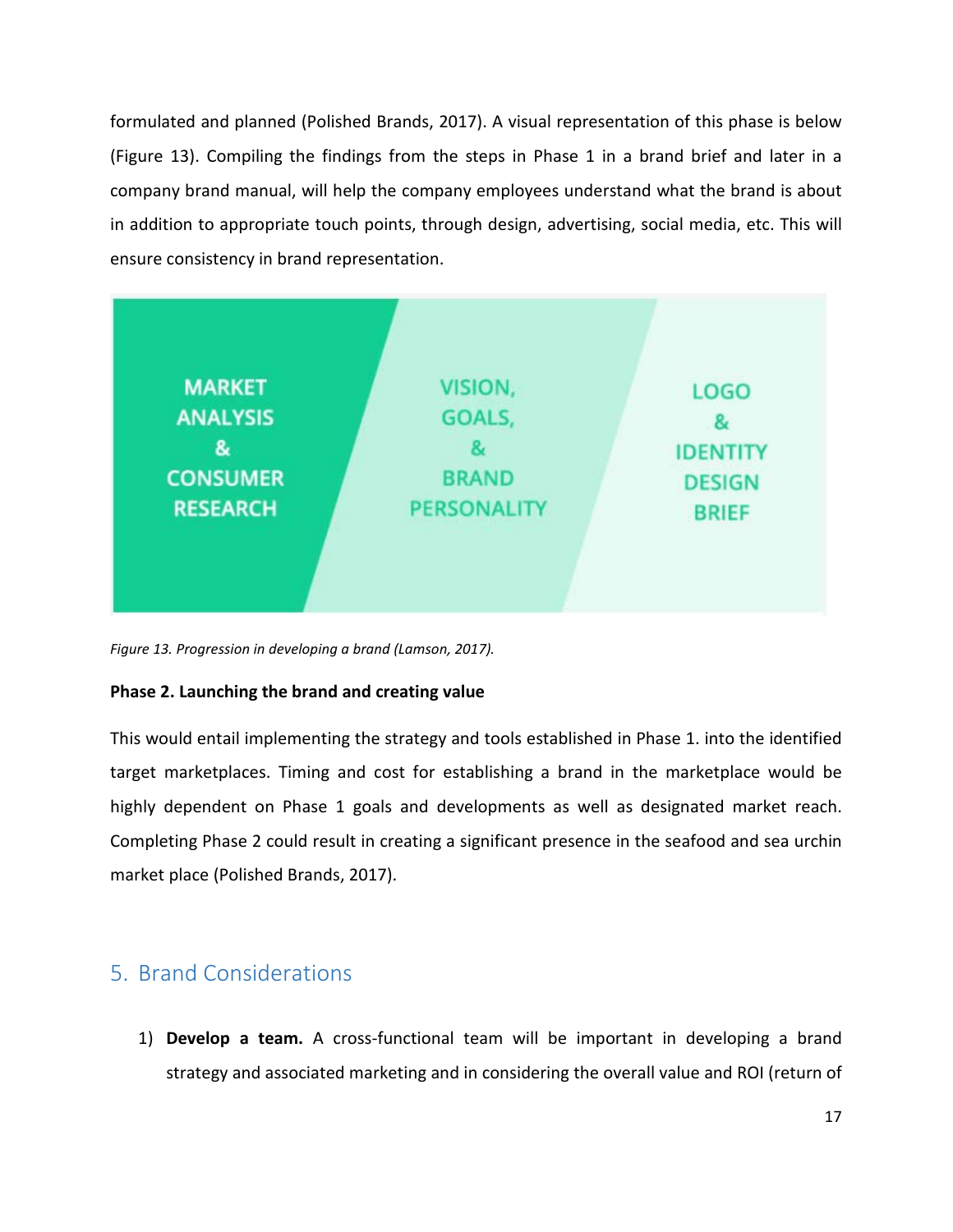investment) a brand could bring for NPA sea urchin. The team could incorporate appointed members of NPA and Artic sea urchin partners. It is also important to have other members be a part of the brand exploration and strategy discussion.

2) **Brain-storm and define your goals.** Design Thinking is a strong and proven, effective way to develop solutions efficiently, and successfully. Design Thinking involves 6 key steps: Empathize, define, ideate, prototype, test, and implement (Figure 14). The steps can be described differently, but the process is consistent. Design Thinking can help a company find innovative solutions to help build a brand and create a strong image to draw in buyers and consumers of a product. Understanding and empathizing with the sea urchin buyers, distributors, wholesalers, processors, food service establishments and consumers will help in gaining insight into preferences and tailor to their needs. Be sure to conduct the target market research.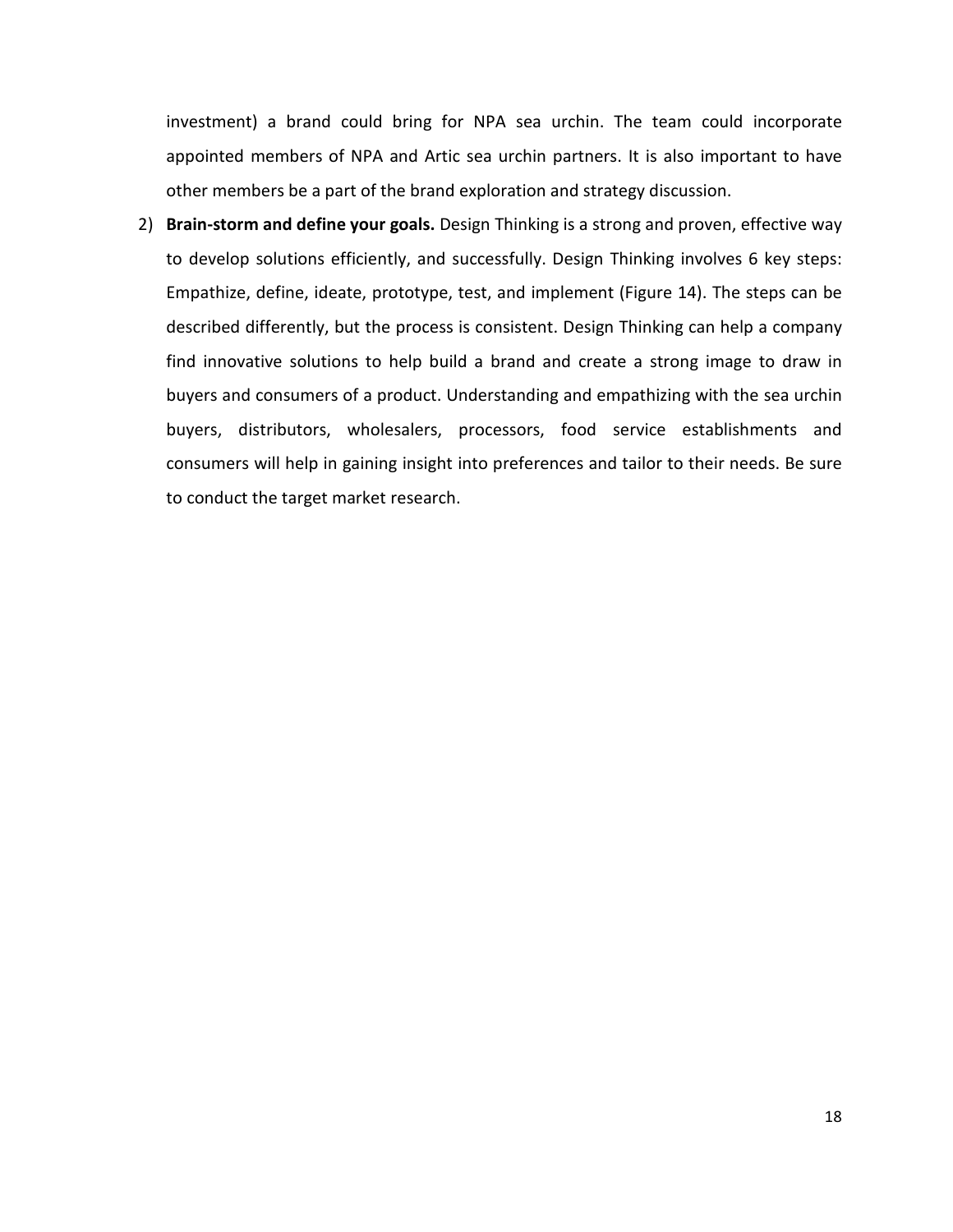

*Figure 14. Design thinking schematic (Gibbons, 2016).*

- 3) **Ask key questions about your purpose.** Questions could include: What makes the NPA region sea urchin different and stand out from competitors? Why brand the NPA region sea urchin and what is the NPA vision? What are your core values? What does the company or product represent and what does it stand against? Who are your customers? Who are your competitors? What are consumers of the sea urchin seeking and what are their needs? It is important to address these questions to best speak to the buyers and end consumers when establishing a brand.
- 4) **Investigate IP opportunities in the beginning.** IP opportunities must be investigated for all markets that the product will be distributed or marketed to. Use your B-to-B connections, internal knowledge, and potentially hire a law firm and/or consulting agency to do investigation for you. If the research is not done early on, there could be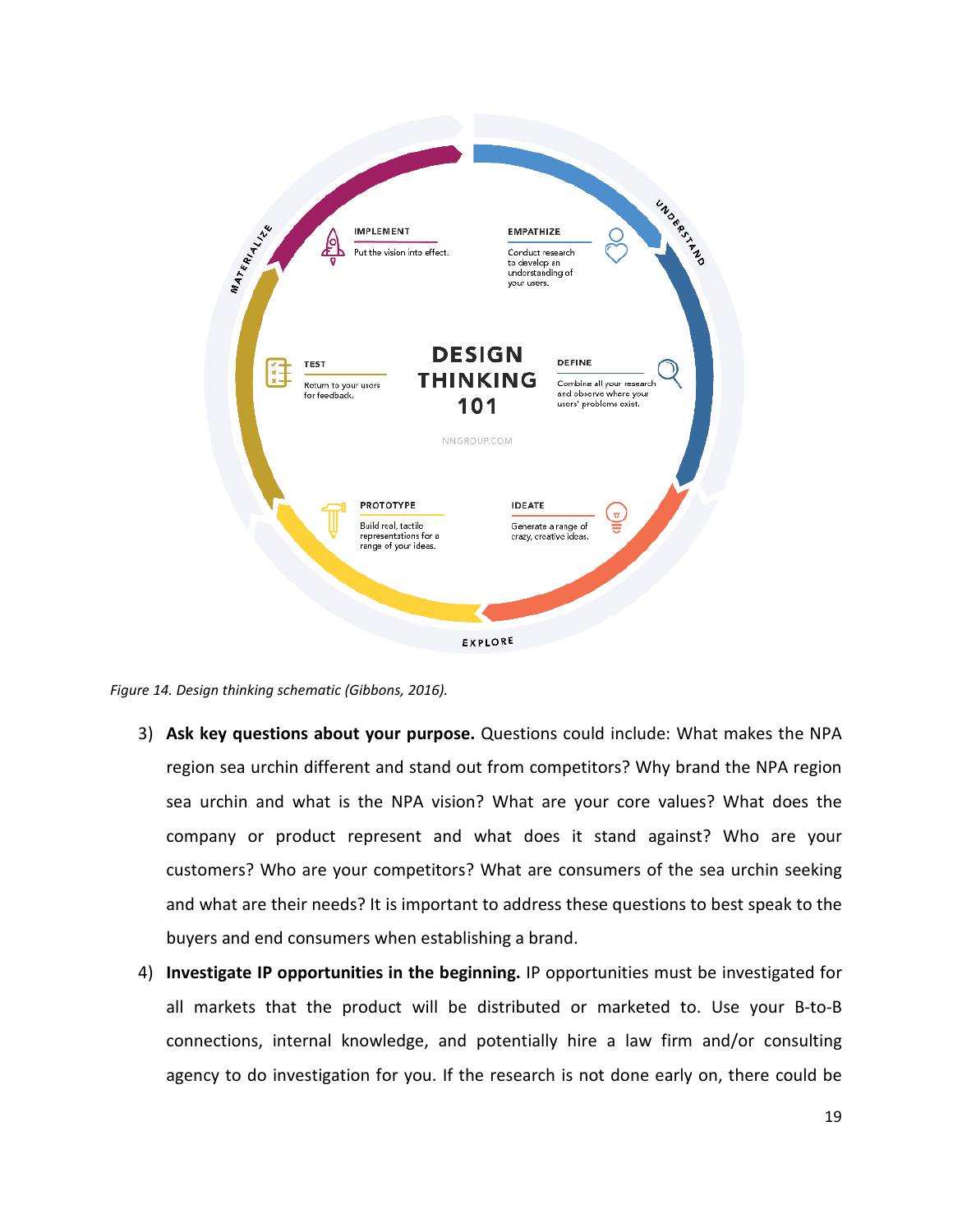significant future hurdles in launch of your brand and its success. Consider a collective registered trademark. Consider what the company name, brand name, and trademark will be if applicable.

- 5) **Investigate and consider return of investment (ROI).** Does it make sense to brand? It can take years to establish a recognizable brand and a strong committed team will be crucial to building a brand and long-term success.
- 6) **Keep it simple.** For example, focus on a few products or social media outlets.
- 7) **Establish a marketing strategy and campaign.** Consider early on how you might market yourself? The marketing and functional channels, or touch points, with a brand should be managed by a cross-sectoral team. This will help in establishing consistency within the company and thus a consistent image. These communication channels include advertising, sales promotion, public relations, direct email, internet and social media channels, etc.
- 8) **Encourage consumer and customer involvement.** This could include blogs, question and answer posts, opportunity for customers to post comments and pictures.
- 9) **Consider and use existing social media and marketing touch points**. Search engine results, YouTube (for example: videos), email, Facebook, Twitter, Pinterest, etc. Pictures provide instant experience and inspiration and pictures posted of individuals catching, holding, eating, and preparing sea urchin are a viral marketing scheme that can draw consumers to your primary website or other social media marketing channels. Examples of colorful sea urchin pictures can be found at https://www.pinterest.com/courtpayen/oursin/. Social media can include stories and events. Additionally, events, live and recorded, can provide an opportunity for customers to learn about how to enjoy the roe from whole sea urchin. Give the customers a "farm to fork" experience, such as in the chef showing how to prepare recipes and "shuck and serve" fresh scallops and sea urchin (Robinson, 2010). Virtual reality is another way to establish connection with customers. Educate the customers on sea urchin cultivation, sustainability, vibrant colors and taste. Give them an experience,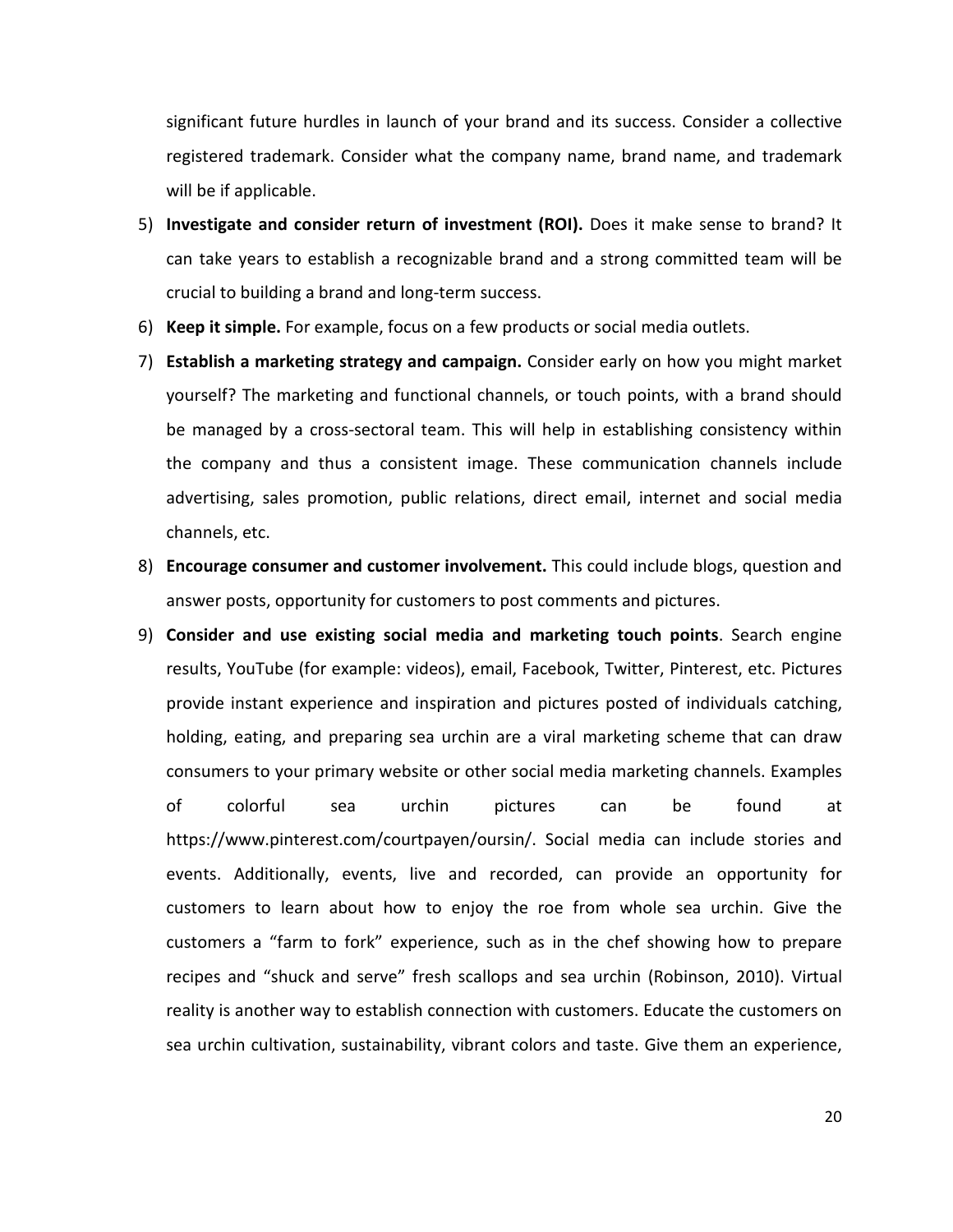reason, and appreciation for the delicate and interesting flavor of sea urchin and how you can enjoy the NPA region sea urchin.

- 10) **Use existing educational material.** This includes white papers and reports**.** Use the current knowledge of sea urchin experts, marketers, fisheries, distributers, buyers and processors to create a collective wealth of useful customer-centric information. This will strengthen the appealing experience, ultimately encouraging consumption and demand for sea urchin on your website and in your social media channels. Consolidate the material and ensure that it is both educational and engaging.
- 11) **Be consistent**. It is very important to be consistent in all forms of communication and be integrated in marketing efforts and brand touch points. This includes everything from using the same color scheme, to delivering the same core values, letter size, customer service, etc.
- 12) **Establish ways to measure ROI.** This includes financial results of branding, communications, and marketing strategy.

## <span id="page-24-0"></span>6. Conclusion

There can be lessons learned from high value seafood brands with strong elements in place, based on various attributes, quality, region of origin, history, etc. Successful, recognized branding of sea urchin is significantly missing in the seafood marketplace. There is significant room for developing sea urchin as a well-known offering in the seafood supply chain and to be competitive with other global sea urchin suppliers. To expand further into local and international markets, branding will be key in creating demand, encouraging consumption, and a way forward in establishing market presence in the seafood markets and restaurants, in the retail space and with chefs and consumers.

Without branding, sea urchins will not establish added value above commodity status and price. Sea urchins are a developing ingredient in the market and demand is ever increasing. Because there is already an established supply and demand pipeline, consumer and chef awareness/ consumption, and sustainability associated with sea urchin, there is significant justification to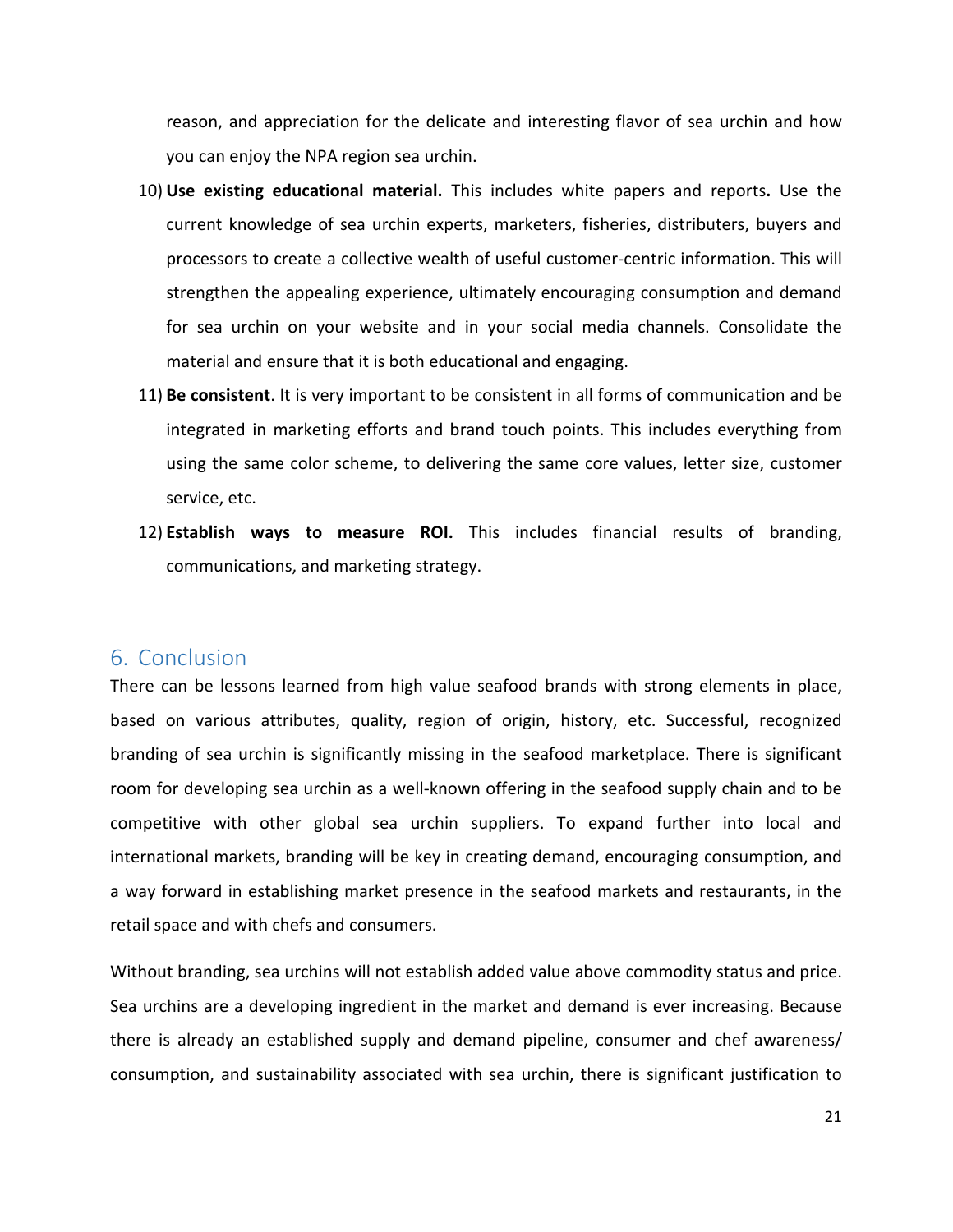pursue branding for the NPA region. Branding of sea urchin and/or associated ingredients could significantly increase value and consumer recognition in the distribution, retail, and food service space in Europe and globally. The brand elements are there, however, the aspects that must be considered are comprehensive, exciting, and require a great deal of commitment both short and long term.

NPA should consider all brand elements and how they will create a customer experience and whether a cooperate, collective, or product brand is more appropriate. Also, does the NPA want to establish a brand entity that is individual, collective, or certification oriented or all of the above. A collective brand identity may be the best starting option for an NPA sea urchin brand. The research should be conducted early on for the IP aspects of the brand (website, company name, trademarks, etc.). This aspect could result in the greatest costs if not done in the beginning and properly.

A brand is the over-all customer association and experience. Creating a brand, acknowledged and trusted by customers, requires sufficient research and a clear understanding of the target audience (distributers, food service, processors, end consumer) and a clear purpose. The NPA can really build and create a sea urchin brand that delivers on quality and product of origin, while educating and engaging customers in the experience of consuming sea urchin. There are many elements to consider and if done right and well, a brand can have a lasting effect on the sea urchin customers and consumers of the future globally, and the NPA can be the preferred brand.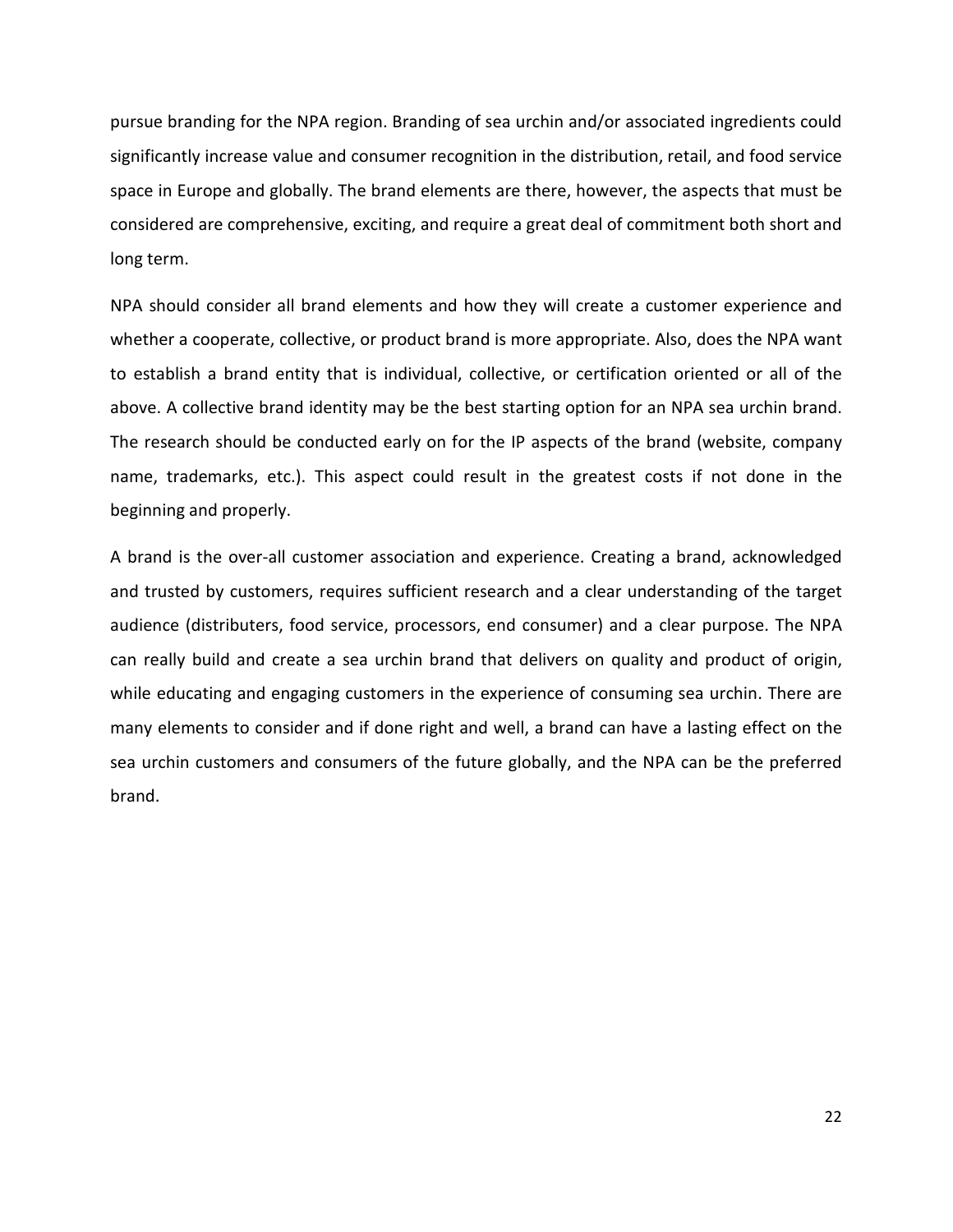## <span id="page-26-0"></span>7. References

- Brayfield, L. (2017). Beyond the buzz: Learn the ture defintion of "Brand" and other terms. J. Schmid & Assoc.
- California Sea Urchin Commission. (2017). *California Sea Urchin Commission*. Retrieved from http://www.calurchin.org/calurchin\_index.html
- Cass, J. (2009, August 26). *Vital tips for effective logo design*. Retrieved from https://www.smashingmagazine.com/2009/08/vital-tips-for-effective-logo-design/
- Coffin Bay Oyster Farm. (2017). *Coffin Bay Oyster Farm*. Retrieved from http://www.coffinbayoysterfarm.com.au/
- EUIPO. (2017). *Trademarks once reigstered*. Retrieved from EUIPO: European intellectual property office: https://euipo.europa.eu/ohimportal/en/trade-marks
- Gibbons, S. (2016, July 31). *Design Thinking 101*. Retrieved from Nielsen Norman Group: https://www.nngroup.com/articles/design-thinking/
- Harbinger Communications, Inc. (2017). *Brand Purpose*. Retrieved from http://www.harbingerideas.com/brand-purpose
- Lamson, G. (2017, March 3). *Designing a Brand Identity*. Retrieved from https://creativemarket.com/blog/designing-a-brand-identity
- Legendre, P. (2017, April). Polished Brands: A Preliminary outlook at branding Nordic Sea Urchins. (H. Kristinsson (Petty), Interviewer)
- Macduff. (2017). *Macduffsshellfish.co.uk*. Retrieved from http://macduffshellfish.co.uk/
- Nantucket Shellfish Association. (2017). *Branding Nantucket Bay Scallops*. Retrieved from http://www.nantucketbayscallops.org/branding-for-authenticity.html
- Norwegian Seafood Council. (2017). *Trademarks and and labeling*. Retrieved from Norwegian Seafood Coucil marketing: https://en.seafood.no/marketing/trademarks-and-labeling/
- Pickton, D., & Broderick, A. (2000). *Integrated Marketing communications.* New York: Prentice Hall.
- Polished Brands. (2017). Retrieved from http://www.polished-brands.com/
- Ries, A., & Ries, L. (2002). *The 22 Immutable Laws of Branding.* New York: HarperCollins Publishers, Inc.
- Robinson, F. (2010, April 1). *In Norway, respect for sea runs deep.* Retrieved from SeafoodSource: https://www.seafoodsource.com/commentary/in-norway-respect-forsea-runs-deep